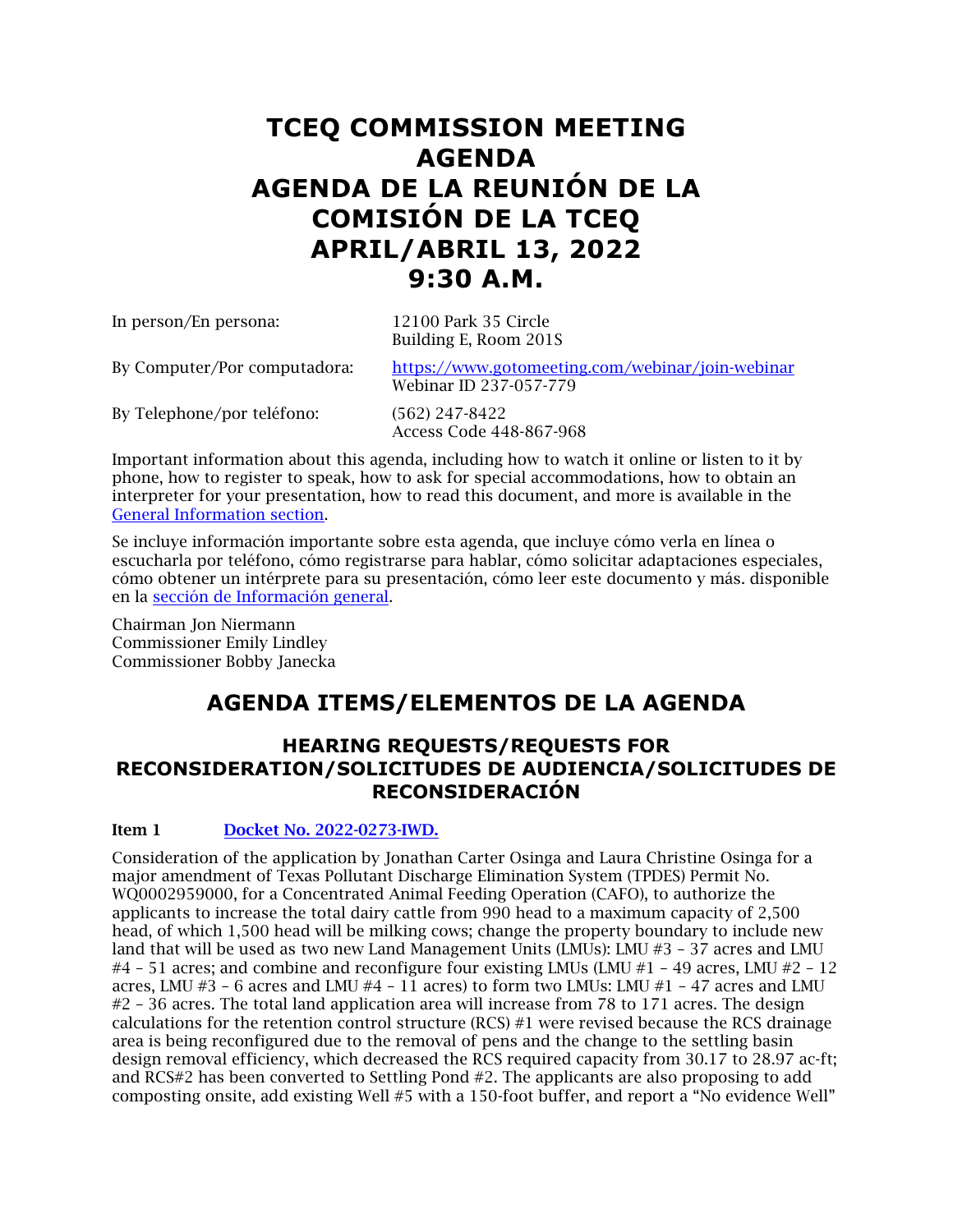in the new LMU #4 after due diligence. The facility is located at 17298 South US Highway 281, Hico, in Erath County, Texas. The Commission will also consider requests for hearing or reconsideration, related responses and replies, public comment, and the Executive Director's Response to Comments. (Kayla Robichaux, Michael Parr)

Grant the hearing requests of Touchstone Ranch Land LLC and Touchstone Ranch Recovery Center; Refer the matter to SOAH for an contested case hearing on the following issues: 1) Whether the draft permit contains provisions sufficient to prevent nuisance conditions of odors, dust, and vectors; 2) Whether the draft permit is protective of surface and groundwater quality in accordance with TCEQ Rules; 3) Whether the draft permit contains appropriate nutrient application rates in accordance with TCEQ rules; 4) Whether the retention control structures used by the facility are designed and operated in compliance with applicable TCEQ rules; Refer the matter to the Commission's Alternative Dispute Resolution Program to run concurrently with the SOAH preliminary hearing scheduling efforts; and Specify that the maximum duration of the hearing is 180 days from the preliminary hearing to the issuance of the Proposal for Decision. EL/BJ; all agree.

Consideración de la solicitud de Jonathan Carter Osinga y Laura Christine Osinga para una enmienda importante del Permiso No. WQ0002959000 del Sistema de Eliminación de Descargas de Contaminantes de Texas (TPDES), para una Operación Concentrada de Alimentación Animal (CAFO), para autorizar a los solicitantes a aumentar el total de ganado lechero de 990 cabezas a una capacidad máxima de 2.500 cabezas, de las cuales 1.500 cabezas serán vacas en ordeño; cambiar el límite de la propiedad para incluir nuevas tierras que se utilizarán como dos nuevas Unidades de Administración de Tierras (LMU): LMU #3: 37 acres y LMU #4: 51 acres; y combine y reconfigure cuatro LMU existentes (LMU #1: 49 acres, LMU #2: 12 acres, LMU #3: 6 acres y LMU #4: 11 acres) para formar dos LMU: LMU #1: 47 acres y LMU # 2 - 36 acres. El área total de aplicación de la tierra aumentará de 78 a 171 acres. Se revisaron los cálculos de diseño para la estructura de control de retención (RCS) n.° 1 porque el área de drenaje de RCS se está reconfigurando debido a la eliminación de corrales y el cambio en la eficiencia de eliminación del diseño del depósito de sedimentación, lo que redujo la capacidad requerida de RCS de 30,17 a 28,97 ac-ft; y el RCS n.° 2 se ha convertido en estanque de sedimentación n.° 2. Los solicitantes también proponen agregar compostaje en el sitio, agregar el Pozo #5 existente con un amortiguador de 150 pies e informar un "Pozo sin evidencia" en la nueva LMU #4 después de la diligencia debida. La instalación está ubicada en 17298 South US Highway 281, Hico, en el condado de Erath, Texas. La Comisión también considerará las solicitudes de audiencia o reconsideración, respuestas y respuestas relacionadas, comentarios públicos, y la Respuesta del Director Ejecutivo a los Comentarios. (Kayla Robichaux, Michael Parr)

Otorgar las solicitudes de audiencia de Touchstone Ranch Land LLC y Touchstone Ranch Recovery Center; Remitir el asunto a SOAH para una audiencia de caso impugnado sobre los siguientes asuntos: 1) Si el proyecto de permiso contiene disposiciones suficientes para prevenir condiciones molestas de olores, polvo y vectores; 2) Si el proyecto de permiso protege la calidad de las aguas superficiales y subterráneas de acuerdo con las Reglas de la TCEQ; 3) Si el proyecto de permiso contiene tasas de aplicación de nutrientes apropiadas de acuerdo con las normas de la TCEQ; 4) Si las estructuras de control de retención utilizadas por la instalación están diseñadas y operadas de conformidad con las normas de la TCEQ aplicables; Remitir el asunto al Programa de Resolución Alternativa de Disputas de la Comisión para que se ejecute simultáneamente con los esfuerzos de programación de la audiencia preliminar de SOAH; y Especifique que la duración máxima de la audiencia es de 180 días desde la audiencia preliminar hasta la emisión de la Propuesta de Decisión. EL/BJ; todos están de acuerdo.

## Item 2 [Docket No. 2022-0272-MWD.](https://www.tceq.texas.gov/downloads/agency/decisions/agendas/backup/2022/2022-0272-mwd-index.pdf)

Consideration of the application by Continental Homes of Texas, L.P. for a new Texas Pollutant Discharge Elimination System (TPDES) Permit No. WQ0015948001, to authorize the discharge of treated domestic wastewater at a daily average flow not to exceed 200,000 gallons per day. The wastewater treatment facility will be located approximately 0.81 miles northeast of the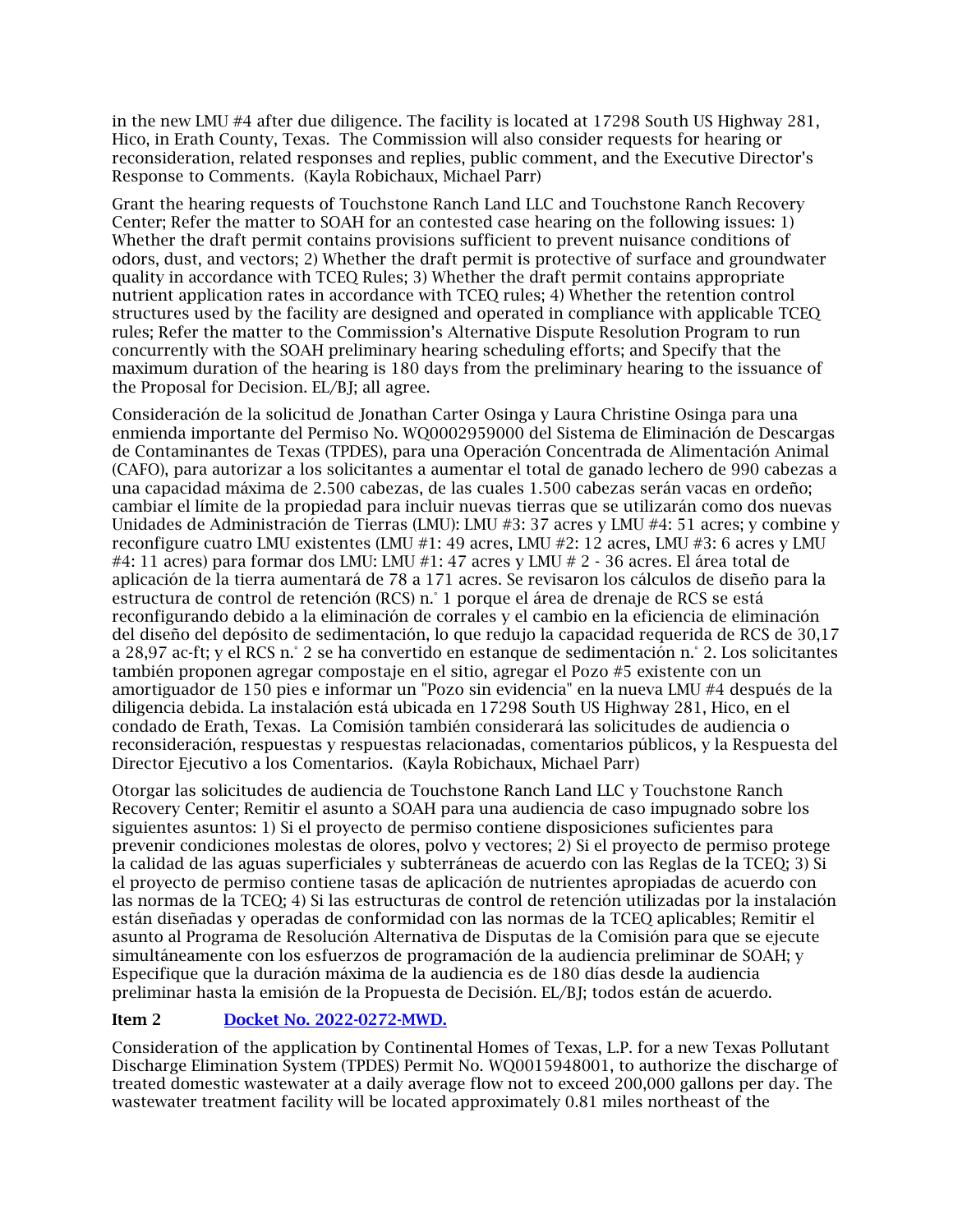intersection of Laws Road and U.S. Highway 183, in Travis County, Texas 78610. The Commission will also consider requests for hearing or reconsideration, related responses and replies, public comment, and the Executive Director's Response to Comments. (Abdur Rahim, Aubrey Pawelka)

Grant the hearing request filed by Florence Dews; Refer the matter to the TCEQ's Alternative Dispute Resolution Program, to run concurrently with SOAH preliminary hearing scheduling efforts; Refer the application to SOAH for a contested case hearing on the following issues: a) Whether the draft permit contains sufficient provisions to ensure protection of water quality, including necessary operational requirements; and b) Whether the draft permit is protective of water quality and the existing uses of the receiving waters in accordance with applicable Texas Surface Water Quality Standards, including protection of the requester's and requester's family's health, domestic animals, and wildlife; and Set the hearing duration for the proceeding at 180 days from the date of the preliminary hearing to the issuance of the Proposal for Decision. BJ/EL; all agree.

Consideración de la solicitud de Continental Homes of Texas, L.P. para un nuevo Permiso No. WQ0015948001 del Sistema de Eliminación de Descargas de Contaminantes de Texas (TPDES), para autorizar la descarga de aguas residuales domésticas tratadas a un flujo promedio diario que no exceda los 200,000 galones por día. La instalación de tratamiento de aguas residuales estará ubicada aproximadamente a 0.81 millas al noreste de la intersección de Laws Road y US Highway 183, en el condado de Travis, Texas 78610. La Comisión también considerará las solicitudes de audiencia o reconsideración, las respuestas y respuestas relacionadas, los comentarios públicos y la Respuesta del Director Ejecutivo a los Comentarios. (Abdur Rahim, Aubrey Pawelka)

Otorgar la solicitud de audiencia presentada por Florence Dews; Remitir el asunto al Programa de Resolución Alternativa de Disputas de la TCEQ, para que se ejecute simultáneamente con los esfuerzos de programación de audiencias preliminares de SOAH; Remitir la solicitud a SOAH para una audiencia de caso impugnado sobre las siguientes cuestiones: a) Si el proyecto de permiso contiene disposiciones suficientes para garantizar la protección de la calidad del agua, incluidos los requisitos operativos necesarios; y b) Si el bosquejo del permiso protege la calidad del agua y los usos existentes de las aguas receptoras de acuerdo con los Estándares de Calidad de Aguas Superficiales de Texas aplicables, incluida la protección del solicitante y la salud de la familia del solicitante, los animales domésticos y la vida silvestre; y Establecer la duración de la audiencia para el procedimiento a los 180 días a partir de la fecha de la audiencia preliminar hasta la emisión de la propuesta de decisión. BJ/EL; todos están de acuerdo.

## Item 3 [Docket No. 2022-0125-WR.](https://www.tceq.texas.gov/downloads/agency/decisions/agendas/backup/2022/2022-0125-wr-index.pdf)

Consideration of an application by City of Wichita Falls (Applicant) for a water use permit to authorize construction and maintenance of a reservoir, Lake Ringgold, with a capacity of 275,000 acre-feet on the Little Wichita River, Red River Basin, in Clay County. The Applicant also seeks authorizations to divert and use up to 65,000 acre-feet of water per year from the perimeter of Lake Ringgold for municipal, industrial, mining, and agricultural purposes within the Applicant's service area in Archer, Clay, and Wichita Counties; to use the bed and banks of the Little Wichita River (Lake Arrowhead) to convey up to 65,000 acre-feet of water per year for subsequent diversion and use for municipal, industrial, mining, and agricultural purposes; and to use the bed and banks of the Little Wichita River (Lake Arrowhead) to convey return flows generated from the diversion and use of water originating from Lake Ringgold for subsequent diversion and use pursuant to the Applicant's reuse authorization under Certificate of Adjudication No. 02-5150, the Lake Arrowhead authorization, as amended. The application is subject to Texas' obligations under the terms of the Red River Compact. The Commission will consider the application, timely filed requests for hearing, related responses and replies, public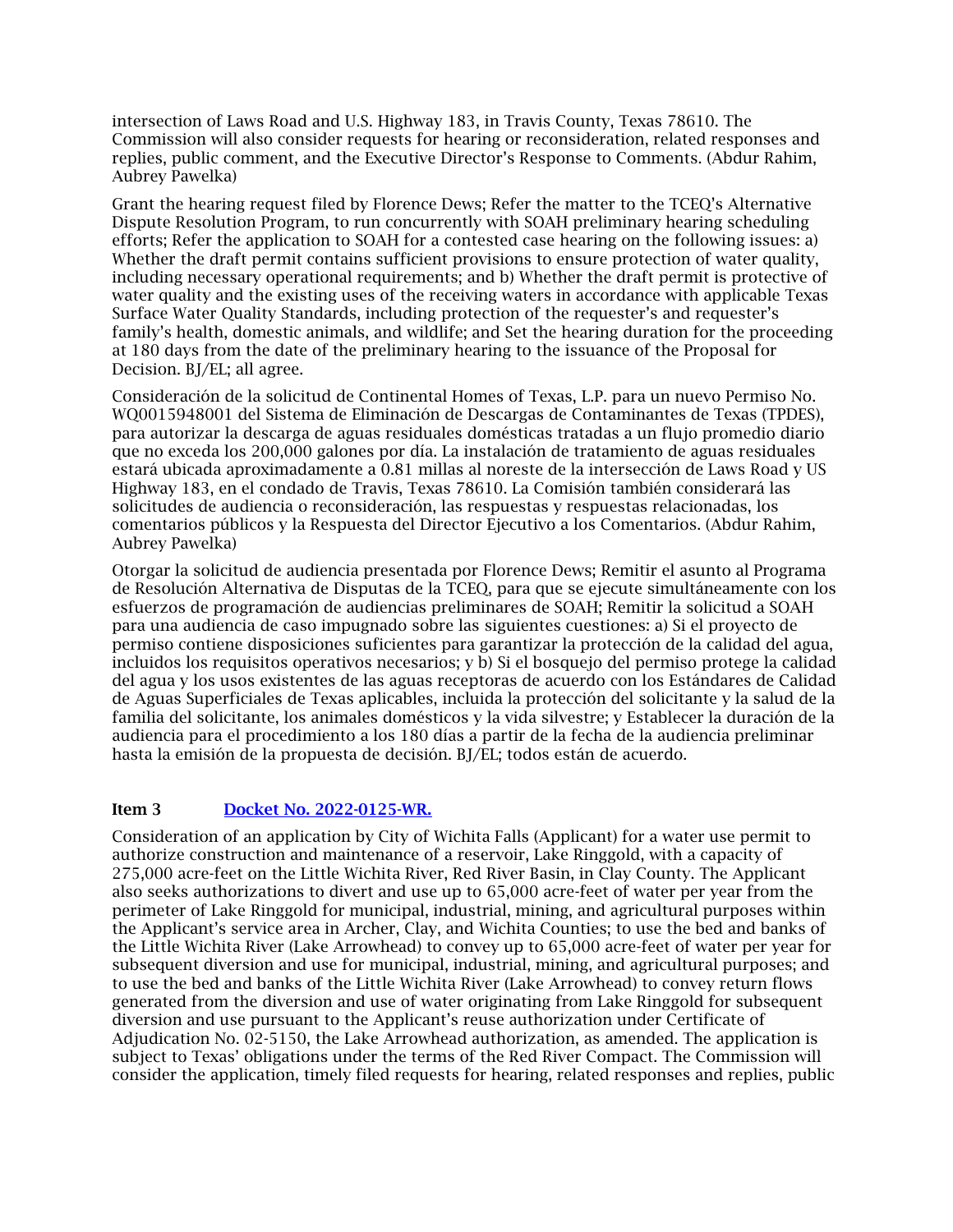comment, and the Executive Director's Response to Comments. (Sarah Henderson, Ruth Takeda)

Grant the hearing requests of Emry Birdwell; Deborah Clark; Shane and Casey Cody; Laura Del Murray; Joshua Don Ferguson; Mark Hill; Stan Horwood; Larry Horwood; Lonnie Horwood; Kildavnet Castle, LLC; Carol Staley Morrow, Executor of the Staley Family Trust and Melva Jo Staley Estate; Jason Obermier; Jimmy Dale Obermier; Johnnie Shaw; Joe Staley; Phil Staley; Gil Staley; Umhaill Valley, LLC; William Wellborn and the Wellborn Ranch Ltd.; the City of Henrietta; Clay County; the National Wildlife Federation; the Texas and Southwestern Cattle Raisers Association; the Texas Conservation Alliance; the Texas Wildlife Association; and the Texoma Stewardship Coalition; Refer the hearing requests of Frances Essler, Sharon Fitts, Edna Mae Klein, Randi Maddox, and Clay County Rural Development LLC, to SOAH for an affectedness determination; Deny all the remaining hearing requests; and Refer the matter to SOAH for a contested case hearing on the application. JN/EL; all agree.

Consideración de una solicitud de la Ciudad de Wichita Falls (Solicitante) para un permiso de uso de agua para autorizar la construcción y el mantenimiento de un embalse, Lake Ringgold, con una capacidad de 275,000 acres-pie en el río Little Wichita, Red River Basin, en el condado de Clay. El Solicitante también solicita autorizaciones para desviar y utilizar hasta 65,000 acrespie de agua por año desde el perímetro del lago Ringgold para fines municipales, industriales, mineros y agrícolas dentro del área de servicio del Solicitante en los condados de Archer, Clay y Wichita; utilizar el lecho y las orillas del río Little Wichita (Lake Arrowhead) para transportar hasta 65,000 acres-pie de agua por año para su posterior desviación y uso con fines municipales, industriales, mineros y agrícolas; y utilizar el lecho y las orillas del Little Wichita (Lake Arrowhead) para transportar los flujos de retorno generados por el desvío y uso del agua que se origina en el lago Ringgold para su posterior desvío y uso de conformidad con la autorización de reutilización del Solicitante conforme al Certificado de Adjudicación N.º 02- 5150, la autorización de Lake Arrowhead, según enmendada. La solicitud está sujeta a las obligaciones de Texas según los términos del pacto de Red River. La Comisión considerará esta solicitud, las solicitudes de audiencia presentadas oportunamente, cualquier respuesta o contestación relacionada, comentarios públicos y la Respuesta del Director Ejecutivo a los Comentarios. (Sarah Henderson, Ruth Takeda)

Otorgar las solicitudes de audiencia de Emry Birdwell; Deborah Clark; Shane and Casey Cody; Laura Del Murray; Joshua Don Ferguson; Mark Hill; Stan Horwood; Larry Horwood; Lonnie Horwood; Kildavnet Castle, LLC; Carol Staley Morrow, Albacea de Staley Family Trust y Melva Jo Staley Estate; Jason Obermier; Jimmy Dale Obermier; Johnnie Shaw; Joe Staley; Phil Staley; Gil Staley; Umhaill Valley, LLC; William Wellborn y Wellborn Ranch Ltd. la Ciudad de Henrietta; Condado de arcilla; la Federación Nacional de Vida Silvestre; la Asociación de Criadores de Ganado del Sudoeste y Texas; la Alianza para la Conservación de Texas; la Asociación de Vida Silvestre de Texas; y la Coalición de Administración de Texoma; Referir las solicitudes de audiencia de Frances Essler, Sharon Fitts, Edna Mae Klein, Randi Maddox y Clay County Rural Development LLC, a SOAH para una determinación de afectación; Negar todas las solicitudes de audiencia restantes; y Remitir el asunto a la SOAH para una audiencia de caso impugnado sobre la solicitud. JN/EL; todos de acuerdo.

## **AGRICULTURAL ENFORCEMENT AGREED ORDER/ÓRDEN POR ACORDADA DE EJECUCIÓN AGRÍCOLA**

## Item 4 [Docket No. 2019-0814-AGR-E.](https://www.tceq.texas.gov/downloads/agency/decisions/agendas/backup/2019/2019-0814-agr-e.pdf)

Consideration of an Agreed Order assessing administrative penalties and requiring certain actions of Maiko Hessel Bouma dba Bouma Dairy Farm in Hopkins County; RN102334539; for water quality violations pursuant to Tex. Water Code chs. 7 and 26 and the rules of the Texas Commission on Environmental Quality, including specifically 30 Tex. Admin. Code ch. 60. (Aaron Vincent, Michael Parrish)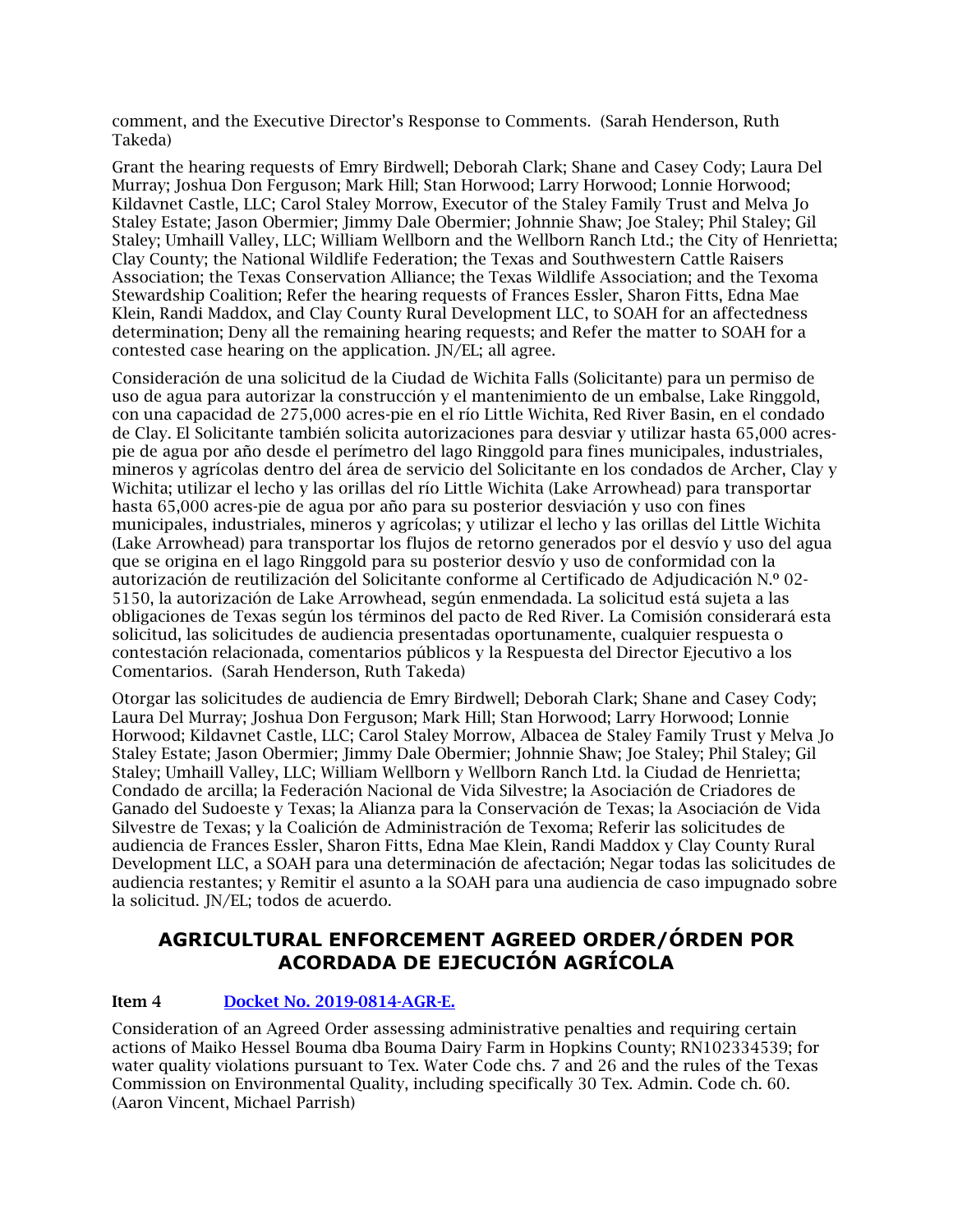Adopt the Agreed Order. EL/BJ; all agree.

Consideración de una Orden Acordada que evalúa las sanciones administrativas y requiere ciertas acciones de Maiko Hessel Bouma dba Bouma Dairy Farm en el condado de Hopkins; RN102334539; por violaciones de la calidad del agua de conformidad con el Código de Agua de Texas caps. 7 y 26 y las reglas de la Comisión de Calidad Ambiental de Texas, incluyendo específicamente 30 Tex. Admin. Cod. cap. 60. (Aaron Vincent, Michael Parrish)

Adoptar la Orden Acordada. EL/BJ; todos de acuerdo.

## **AIR QUALITY ENFORCEMENT AGREED ORDERS/ÓRDENES ACORDADAS DE EJECUCIÓN DE LA CALIDAD DEL AIRE**

## Item 5 [Docket No. 2020-1083-AIR-E.](https://www.tceq.texas.gov/downloads/agency/decisions/agendas/backup/2020/2020-1083-air-e.pdf)

Consideration of an Agreed Order assessing administrative penalties and requiring certain actions of Blue Cube Operations LLC in Brazoria County; RN108772245; for air quality violations pursuant to Tex. Health & Safety Code ch. 382, Tex. Water Code ch. 7, and the rules of the Texas Commission on Environmental Quality, including specifically 30 Tex. Admin. Code ch. 60. (Danielle Porras, Michael Parrish)

Adopt the Agreed Order. EL/BJ; all agree.

Consideración de una Orden Acordada que evalúe las sanciones administrativas y requiera ciertas acciones de Blue Cube Operations LLC en el Condado de Brazoria; RN108772245; por violaciones de la calidad del aire de conformidad con el Código de Salud y Seguridad de Texas cap. 382, el Código de Agua de Texas cap. 7 y las reglas de la Comisión de Calidad Ambiental de Texas, incluyendo específicamente 30 Tex. Admin. Cod. cap. 60. (Danielle Porras, Michael Parrish)

Adoptar la Orden Acordada. EL/BJ; todos de acuerdo.

## Item 6 [Docket No. 2021-0011-AIR-E.](https://www.tceq.texas.gov/downloads/agency/decisions/agendas/backup/2021/2021-0011-air-e.pdf)

Consideration of an Agreed Order assessing administrative penalties and requiring certain actions of Blue Cube Operations LLC in Brazoria County; RN108772245; for air quality violations pursuant to Tex. Health & Safety Code ch. 382, Tex. Water Code ch. 7, and the rules of the Texas Commission on Environmental Quality, including specifically 30 Tex. Admin. Code ch. 60. (Danielle Porras, Michael Parrish)

Adopt the Agreed Order. EL/BJ; all agree.

Consideración de una Orden Acordada que evalúe las sanciones administrativas y requiera ciertas acciones de Blue Cube Operations LLC en el Condado de Brazoria; RN108772245; por violaciones de la calidad del aire de conformidad con el Código de Salud y Seguridad de Texas cap. 382, el Código de Agua de Texas cap. 7 y las reglas de la Comisión de Calidad Ambiental de Texas, incluyendo específicamente 30 Tex. Admin. Cod. cap. 60. (Danielle Porras, Michael Parrish)

Adoptar la Orden Acordada. EL/BJ; todos de acuerdo.

## Item 7 [Docket No. 2021-0235-AIR-E.](https://www.tceq.texas.gov/downloads/agency/decisions/agendas/backup/2021/2021-0235-air-e.pdf)

Consideration of an Agreed Order assessing administrative penalties and requiring certain actions of Kinder Morgan Texas Pipeline LLC in Polk County; RN104194360; for air quality violations pursuant to Tex. Health & Safety Code ch. 382, Tex. Water Code ch. 7, and the rules of the Texas Commission on Environmental Quality, including specifically 30 Tex. Admin. Code ch. 60. (Danielle Porras, Michael Parrish)

Adopt the Agreed Order. EL/BJ; all agree.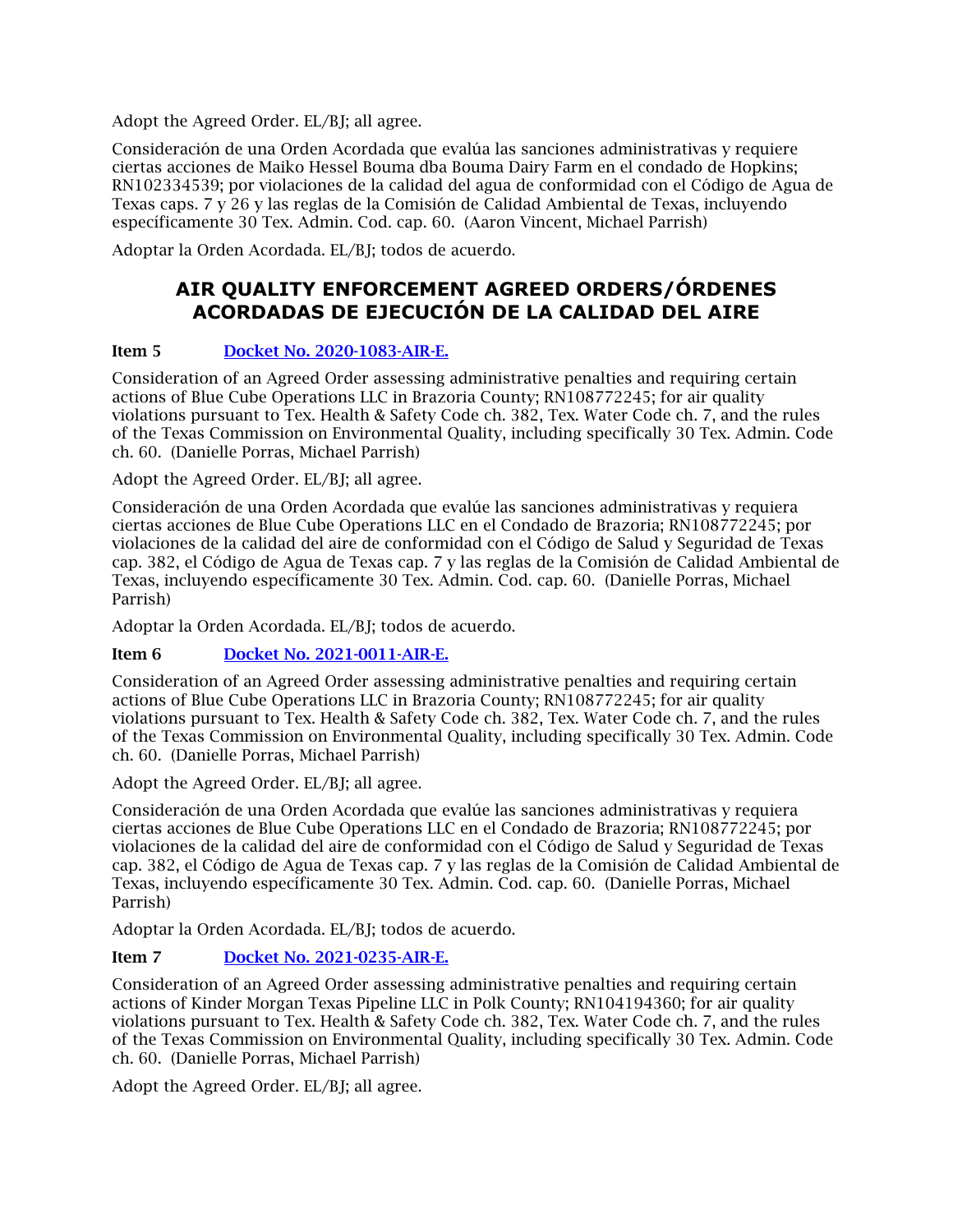Consideración de una Orden Acordada que evalúe las sanciones administrativas y requiera ciertas acciones de Kinder Morgan Texas Pipeline LLC en el Condado de Polk; RN104194360; por violaciones de la calidad del aire de conformidad con el Código de Salud y Seguridad de Texas cap. 382, el Código de Agua de Texas cap. 7 y las reglas de la Comisión de Calidad Ambiental de Texas, incluyendo específicamente 30 Tex. Admin. Cod. cap. 60. (Danielle Porras, Michael Parrish)

Adoptar la Orden Acordada. EL/BJ; todos de acuerdo.

## Item 8 [Docket No. 2020-1431-AIR-E.](https://www.tceq.texas.gov/downloads/agency/decisions/agendas/backup/2020/2020-1431-air-e.pdf)

Consideration of an Agreed Order assessing administrative penalties and requiring certain actions of Kuraray America, Inc. in Harris County; RN107305922; for air quality violations pursuant to Tex. Health & Safety Code ch. 382, Tex. Water Code ch. 7, and the rules of the Texas Commission on Environmental Quality, including specifically 30 Tex. Admin. Code ch. 60. (Yuliya Dunaway, Michael Parrish)

Adopt the Agreed Order. EL/BJ; all agree.

Consideración de una Orden Acordada que evalúe las sanciones administrativas y requiera ciertas acciones de Kuraray America, Inc. en el Condado de Harris; RN107305922; por violaciones de la calidad del aire de conformidad con el Código de Salud y Seguridad de Texas cap. 382, el Código de Agua de Texas cap. 7 y las reglas de la Comisión de Calidad Ambiental de Texas, incluyendo específicamente 30 Tex. Admin. Cod. cap. 60. (Yuliya Dunaway, Michael Parrish)

Adoptar la Orden Acordada. EL/BJ; todos de acuerdo.

## Item 9 [Docket No. 2020-0622-AIR-E.](https://www.tceq.texas.gov/downloads/agency/decisions/agendas/backup/2020/2020-0622-air-e.pdf)

Consideration of an Agreed Order assessing administrative penalties and requiring certain actions of San Miguel Electric Cooperative, Inc. in Atascosa County; RN100226539; for air quality violations pursuant to Tex. Health & Safety Code ch. 382, Tex. Water Code ch. 7, and the rules of the Texas Commission on Environmental Quality, including specifically 30 Tex. Admin. Code ch. 60. (Johnnie Wu, Michael Parrish)

Adopt the Agreed Order. EL/BJ; all agree.

Consideración de una Orden Acordada que evalúe las sanciones administrativas y requiera ciertas acciones de San Miguel Electric Cooperative, Inc. en el Condado de Atascosa; RN100226539; por violaciones de la calidad del aire de conformidad con el Código de Salud y Seguridad de Texas cap. 382, el Código de Agua de Texas cap. 7 y las reglas de la Comisión de Calidad Ambiental de Texas, incluyendo específicamente 30 Tex. Admin. Cod. cap. 60. (Johnnie Wu, Michael Parrish)

Adoptar la Orden Acordada. EL/BJ; todos de acuerdo.

## **INDUSTRIAL WASTE DISCHARGE ENFORCEMENT AGREED ORDERS/ÓRDENES ACORDADAS DE EJECUCIÓN DE DESCARGAS DE DESECHOS INDUSTRIALES**

## Item 10 [Docket No. 2021-0655-IWD-E.](https://www.tceq.texas.gov/downloads/agency/decisions/agendas/backup/2021/2021-0655-iwd-e.pdf)

Consideration of an Agreed Order assessing administrative penalties against KM Liquids Terminals LLC in Harris County; RN103137790; for water quality violations pursuant to Tex. Water Code chs. 7 and 26 and the rules of the Texas Commission on Environmental Quality, including specifically 30 Tex. Admin. Code ch. 60. (Alyssa Loveday, Michael Parrish)

Adopt the Agreed Order. EL/BI: all agree.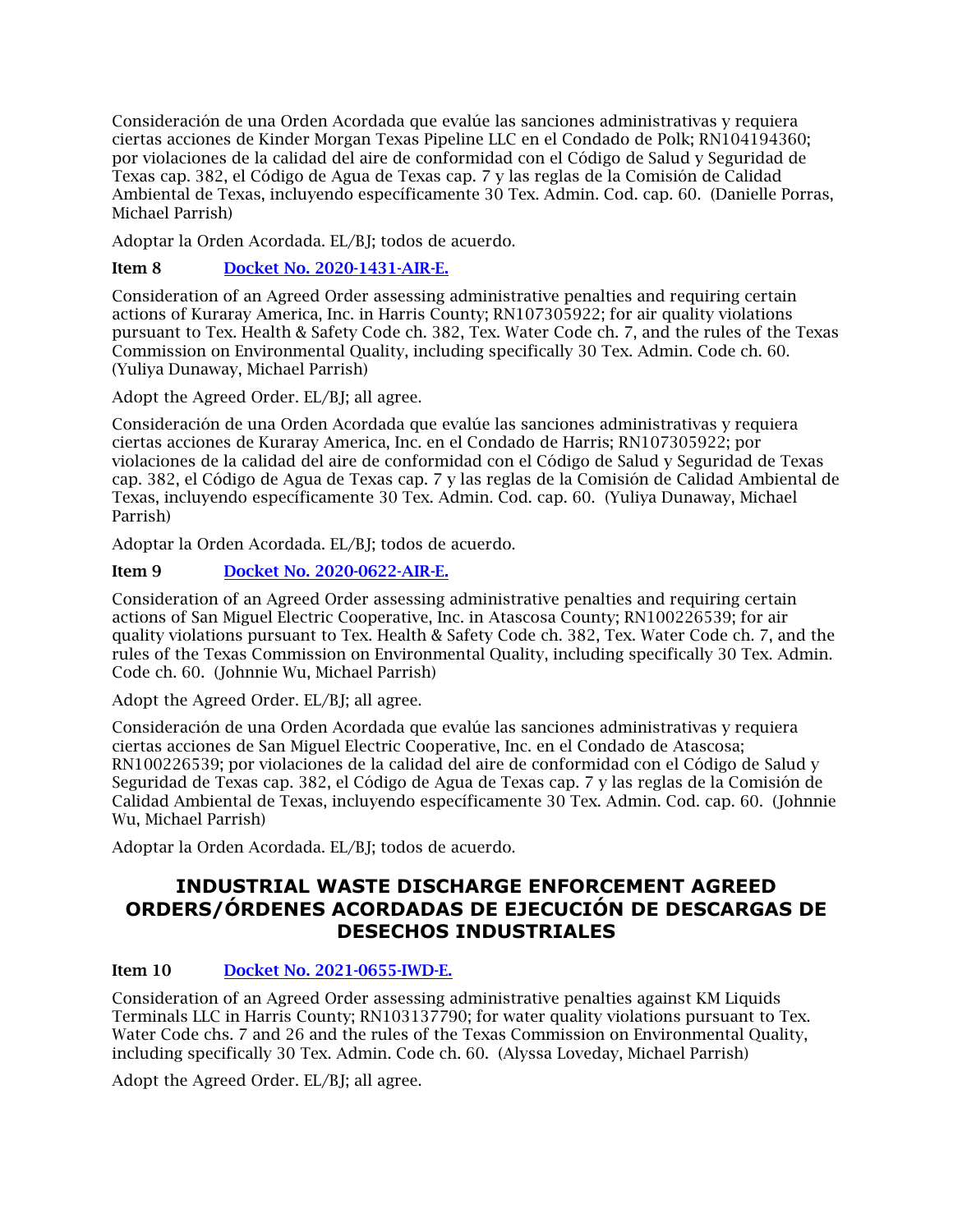Consideración de una Orden Acordada que evalúe las sanciones administrativas en contra de KM Liquids Terminals LLC en el Condado de Harris; RN103137790; por violaciones de la calidad del agua de conformidad con el Código de Agua de Texas caps. 7 y 26 y las reglas de la Comisión de Calidad Ambiental de Texas, incluyendo específicamente 30 Tex. Admin. Cod. cap. 60. (Alyssa Loveday, Michael Parrish)

Adoptar la Orden Acordada. EL/BJ; todos de acuerdo.

Item 11 [Docket No. 2021-0624-IWD-E.](https://www.tceq.texas.gov/downloads/agency/decisions/agendas/backup/2021/2021-0624-iwd-e.pdf)

Consideration of an Agreed Order assessing administrative penalties and requiring certain actions of Texas A & M University in Brazos County; RN102080348; for water quality violations pursuant to Tex. Water Code chs. 7 and 26 and the rules of the Texas Commission on Environmental Quality, including specifically 30 Tex. Admin. Code ch. 60. (Harley Hobson, Michael Parrish)

Adopt the Agreed Order. EL/BJ; all agree.

Consideración de una Orden Acordada que evalúe las sanciones administrativas y requiera ciertas acciones de la Texas A & M University en el Condado de Brazos; RN102080348; por violaciones de la calidad del agua de conformidad con el Código de Agua de Texas caps. 7 y 26 y las reglas de la Comisión de Calidad Ambiental de Texas, incluyendo específicamente 30 Tex. Admin. Cod. cap. 60. (Harley Hobson, Michael Parrish)

Adoptar la Orden Acordada. EL/BJ; todos de acuerdo.

## **MULTI-MEDIA MATTER ENFORCEMENT AGREED ORDER/ÓRDEN ACORDADA DE EJECUCIÓN DE ASUNTOS MULTIMEDIA**

## Item 12 [Docket No. 2021-0632-MLM-E.](https://www.tceq.texas.gov/downloads/agency/decisions/agendas/backup/2021/2021-0632-mlm-e.pdf)

Consideration of an Agreed Order assessing administrative penalties against Mitchel Wong as trustee of the Michael Y. Wong 1991 Trust; Mitchel Wong as trustee of the L. Shawn Wong 1991 Trust; Mitchel Wong as trustee of the Patrick Y. Wong 1991 Trust; and Mitchel Wong as trustee of the Shannon M. Wong 1991 Trust in Travis County; RN111178919; for Edwards Aquifer and water quality violations pursuant to Tex. Water Code chs. 7 and 26 and the rules of the Texas Commission on Environmental Quality, including specifically 30 Tex. Admin. Code ch. 60. (Alejandro Laje, Michael Parrish)

Adopt the Agreed Order. EL/BJ; all agree.

Consideración de una orden acordada que evalúe las sanciones administrativas en contra de Mitchel Wong como síndico de Michael Y. Wong 1991 Trust; Mitchel Wong como síndico de L. Shawn Wong 1991 Trust; Mitchel Wong como síndico de Patrick Y. Wong 1991 Trust; y Mitchel Wong como síndico del Shannon M. Wong 1991 Trust en el condado de Travis; RN111178919; para Edwards Aquifer y las violaciones de la calidad del agua de conformidad con el Código de Agua de Texas caps. 7 y 26 y las reglas de la Comisión de Calidad Ambiental de Texas, incluyendo específicamente 30 Tex. Admin. Cod. cap. 60. (Alejandro Laje, Michael Parrish)

Adoptar la Orden Acordada. EL/BJ; todos de acuerdo.

## **MULTI-MEDIA MATTER ENFORCEMENT DEFAULT ORDER/ÓRDEN DEFECTO DE EJECUCIÓN DE ASUNTOS MULTIMEDIA**

Item 13 [Docket No. 2020-1350-MLM-E.](https://www.tceq.texas.gov/downloads/agency/decisions/agendas/backup/2020/2020-1350-mlm-e.pdf)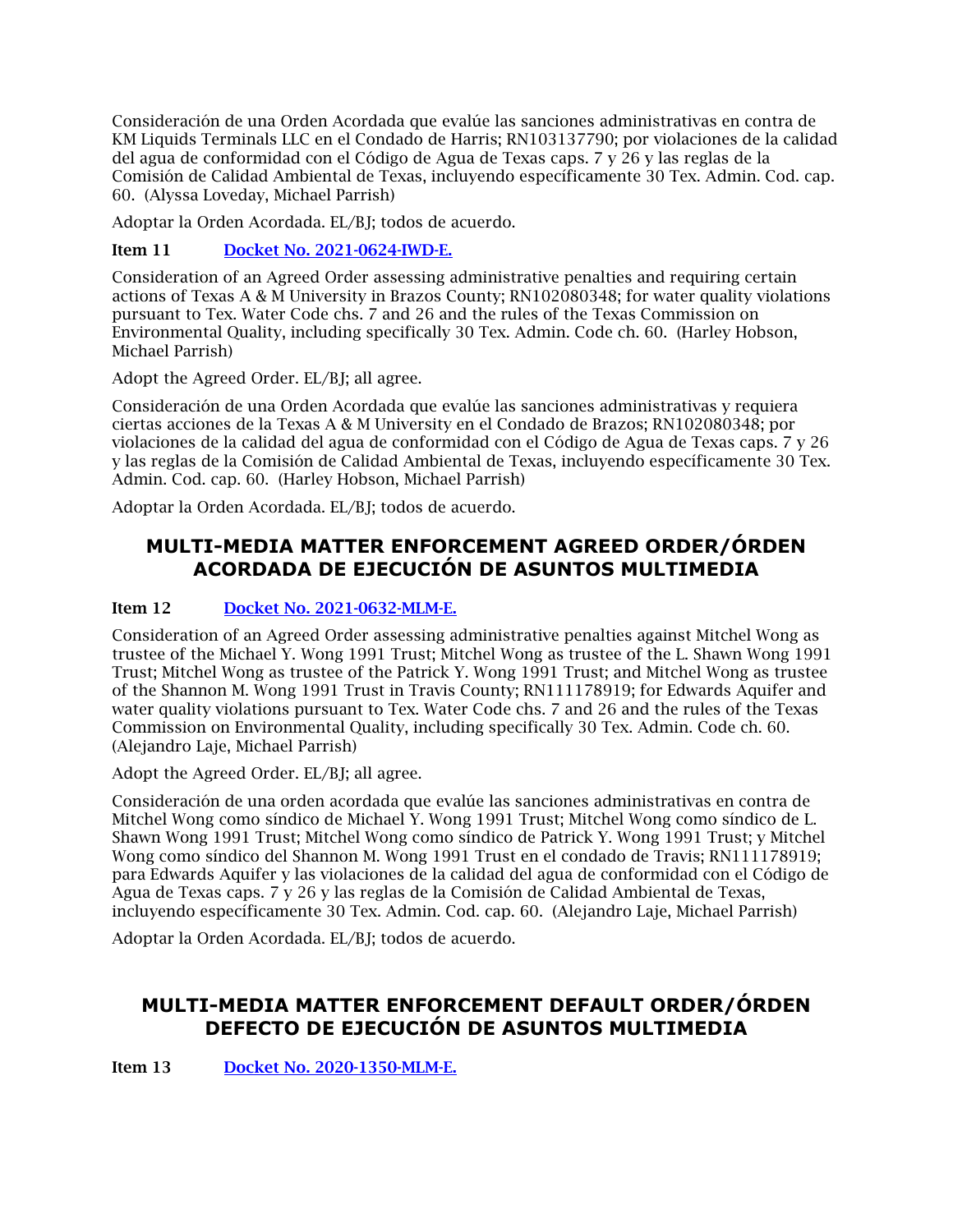Consideration of a Default Order assessing administrative penalties against and requiring certain actions of Linda Mosbacker in San Jacinto County; RN109492223; for municipal solid waste and air quality violations pursuant to Tex.Water Code ch. 7, Tex. Health & Safety Code chs. 361 and 382, and the rules of the Texas Commission on Environmental Quality, including specifically 30 Tex. Admin. Code ch. 60. (John S. Merculief II, Katherine McKenzie)

Adopt the Default Order. EL/BJ; all agree.

Consideración de una Orden por Defecto que evalúe las sanciones administrativas y requiera ciertas acciones de Linda Mosbacker en el condado de San Jacinto; RN109492223; por desechos sólidos municipales y violaciones a la calidad del aire de conformidad con TEX. CÓDIGO AGUA cap. 7, TEX. CÓDIGO DE SALUD Y SEGURIDAD caps. 361 y 382, y las reglas de la Comisión de Calidad Ambiental de Texas, incluyendo específicamente 30 Tex. Admin. Código cap. 60. (John S. Merculief II, Katherine McKenzie)

Adoptar la Orden por Defecto. EL/BJ; todos de acuerdo.

## **MUNICIPAL WASTE DISCHARGE ENFORCEMENT AGREED ORDERS/ÓRDENS ACORDADAS DE EJECUCIÓN DE DESCARGAS DE DESECHOS MUNICIPALES**

## Item 14 [Docket No. 2021-0376-MWD-E.](https://www.tceq.texas.gov/downloads/agency/decisions/agendas/backup/2021/2021-0376-mwd-e.pdf)

Consideration of an Agreed Order assessing administrative penalties and requiring certain actions of the City of Pflugerville in Travis County; RN101611440; for water quality violations pursuant to Tex. Water Code chs. 7 and 26 and the rules of the Texas Commission on Environmental Quality, including specifically 30 Tex. Admin. Code ch. 60. (Ellen Ojeda, Michael Parrish)

Adopt the Agreed Order. EL/BJ; all agree.

Consideración de una Orden Acordada que evalúe las sanciones administrativas y requiera ciertas acciones de la Ciudad de Pflugerville en el Condado de Travis; RN101611440; por violaciones de la calidad del agua de conformidad con el Código de Agua de Texas caps. 7 y 26 y las reglas de la Comisión de Calidad Ambiental de Texas, incluyendo específicamente 30 Tex. Admin. Cod. cap. 60. (Ellen Ojeda, Michael Parrish)

Adoptar la Orden Acordada. EL/BJ; todos de acuerdo.

## Item 15 [Docket No. 2020-0052-MWD-E.](https://www.tceq.texas.gov/downloads/agency/decisions/agendas/backup/2020/2020-0052-mwd-e.pdf)

Consideration of an Agreed Order assessing administrative penalties and requiring certain actions of the City of Silsbee in Hardin County; RN102179082; for water quality violations pursuant to Tex. Water Code chs. 7 and 26 and the rules of the Texas Commission on Environmental Quality, including specifically 30 Tex. Admin. Code ch. 60. (Stephanie Frederick, Michael Parrish)

Adopt the Agreed Order. EL/BJ; all agree.

Consideración de una Orden Acordada que evalúe las sanciones administrativas y requiera ciertas acciones de la Ciudad de Silsbee en el Condado de Hardin; RN102179082; por violaciones de la calidad del agua de conformidad con el Código de Agua de Texas caps. 7 y 26 y las reglas de la Comisión de Calidad Ambiental de Texas, incluyendo específicamente 30 Tex. Admin. Cod. cap. 60. (Stephanie Frederick, Michael Parrish)

Adoptar la Orden Acordada. EL/BJ; todos de acuerdo.

Item 16 [Docket No. 2021-0754-MWD-E.](https://www.tceq.texas.gov/downloads/agency/decisions/agendas/backup/2021/2021-0754-mwd-e.pdf)

Consideration of an Agreed Order assessing administrative penalties against Harris County Municipal Utility District No. 536 in Harris County; RN106956428; for water quality violations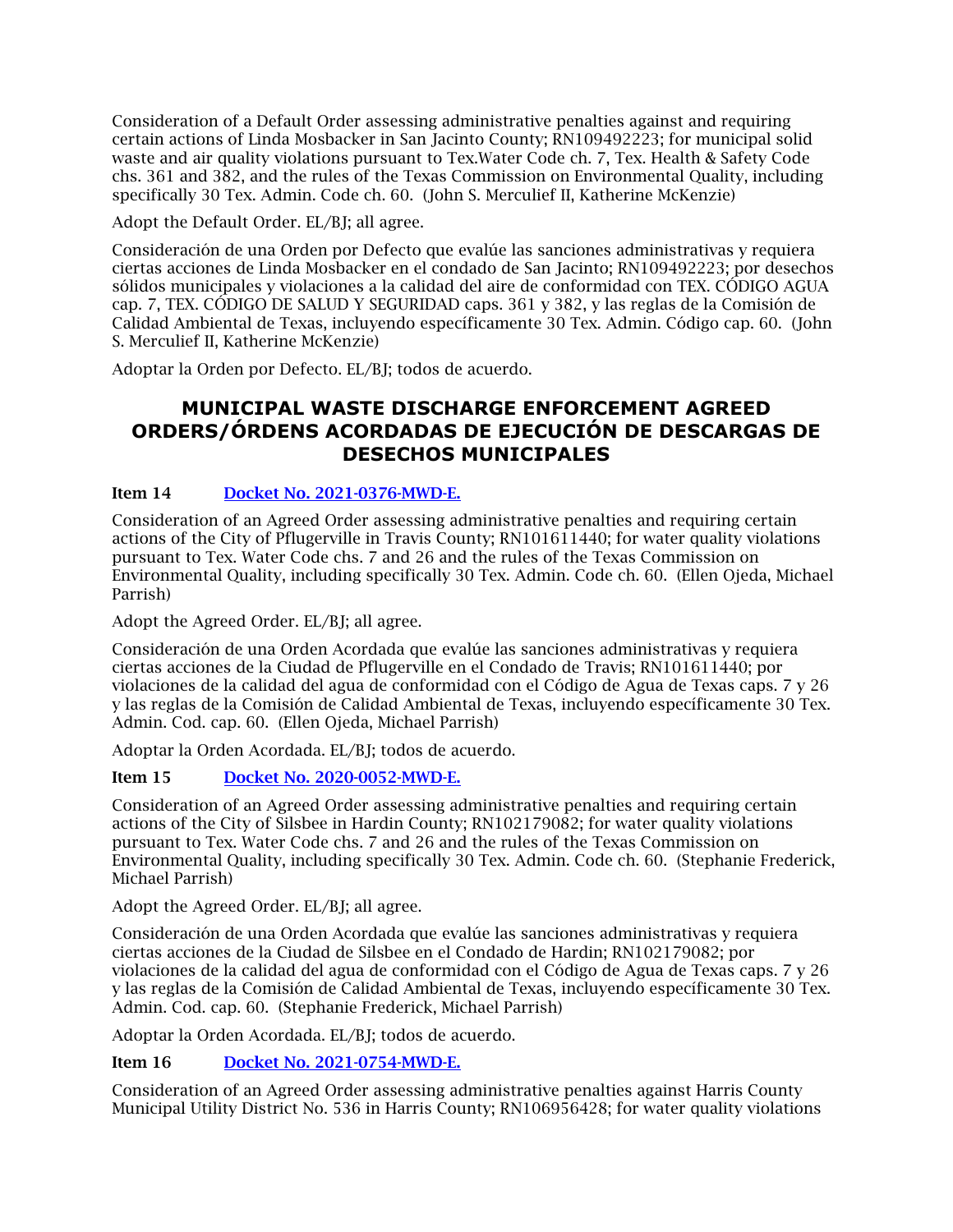pursuant to Tex. Water Code chs. 7 and 26 and the rules of the Texas Commission on Environmental Quality, including specifically 30 Tex. Admin. Code ch. 60. (Harley Hobson, Michael Parrish)

Adopt the Agreed Order. EL/BJ; all agree.

Consideración de una Orden Acordada que evalúe las sanciones administrativas en contra del Distrito de Servicios Públicos Municipales del Condado de Harris N.º 536 en el Condado de Harris; RN106956428; por violaciones de la calidad del agua de conformidad con el Código de Agua de Texas caps. 7 y 26 y las reglas de la Comisión de Calidad Ambiental de Texas, incluyendo específicamente 30 Tex. Admin. Cod. cap. 60. (Harley Hobson, Michael Parrish)

Adoptar la Orden Acordada. EL/BJ; todos de acuerdo.

## Item 17 [Docket No. 2021-0863-MWD-E.](https://www.tceq.texas.gov/downloads/agency/decisions/agendas/backup/2021/2021-0863-mwd-e.pdf)

Consideration of an Agreed Order assessing administrative penalties and requiring certain actions of Mansfield Independent School District in Tarrant County; RN106313026; for water quality violations pursuant to Tex. Water Code chs. 7 and 26 and the rules of the Texas Commission on Environmental Quality, including specifically 30 Tex. Admin. Code ch. 60. (Harley Hobson, Michael Parrish)

Adopt the Agreed Order. EL/BJ; all agree.

Consideración de una Orden Acordada que evalúe las sanciones administrativas y requiera ciertas acciones de Mansfield Independent School District en el Condado de Tarrant; RN106313026; por violaciones de la calidad del agua de conformidad con el Código de Agua de Texas caps. 7 y 26 y las reglas de la Comisión de Calidad Ambiental de Texas, incluyendo específicamente 30 Tex. Admin. Cod. cap. 60. (Harley Hobson, Michael Parrish)

Adoptar la Orden Acordada. EL/BJ; todos de acuerdo.

## **PETROLEUM STORAGE TANK ENFORCEMENT AGREED ORDER/ÓRDENE ACORDADA DE EJECUCIÓN DE TANQUES DE ALMACENAMIENTO DE PETRÓLEO**

## Item 18 [Docket No. 2019-1498-PST-E.](https://www.tceq.texas.gov/downloads/agency/decisions/agendas/backup/2019/2019-1498-pst-e.pdf)

Consideration of an Agreed Order assessing administrative penalties against AZINO PROPERTY MANAGEMENT LLC dba Payless Food Mart in Anderson County; RN103026241; for petroleum storage tank violations pursuant to Tex. Water Code chs. 7 and 26 and the rules of the Texas Commission on Environmental Quality, including specifically 30 Tex. Admin. Code ch. 60. (Berenice Munoz, Michael Parrish)

Adopt the Agreed Order. EL/BJ; all agree.

Consideración de una Orden Acordada que evalúa sanciones administrativas en contra de AZINO PROPERTY MANAGEMENT LLC dba Payless Food Mart en el Condado de Anderson; RN103026241; por violaciones de tanques de almacenamiento de petróleo de conformidad con el Código de Agua de Texas caps. 7 y 26 y las reglas de la Comisión de Calidad Ambiental de Texas, incluyendo específicamente 30 Tex. Admin. Cod. cap. 60. (Berenice Muñoz, Michael Parrish)

Adoptar la Orden Acordada. EL/BJ; todos de acuerdo.

## **PUBLIC WATER SYSTEM ENFORCEMENT AGREED ORDERS/ÓRDENES ACORDADAS DE EJECUCIÓN DEL SISTEMA PÚBLICO DE AGUA**

Item 19 [Docket No. 2021-0600-PWS-E.](https://www.tceq.texas.gov/downloads/agency/decisions/agendas/backup/2021/2021-0600-pws-e.pdf)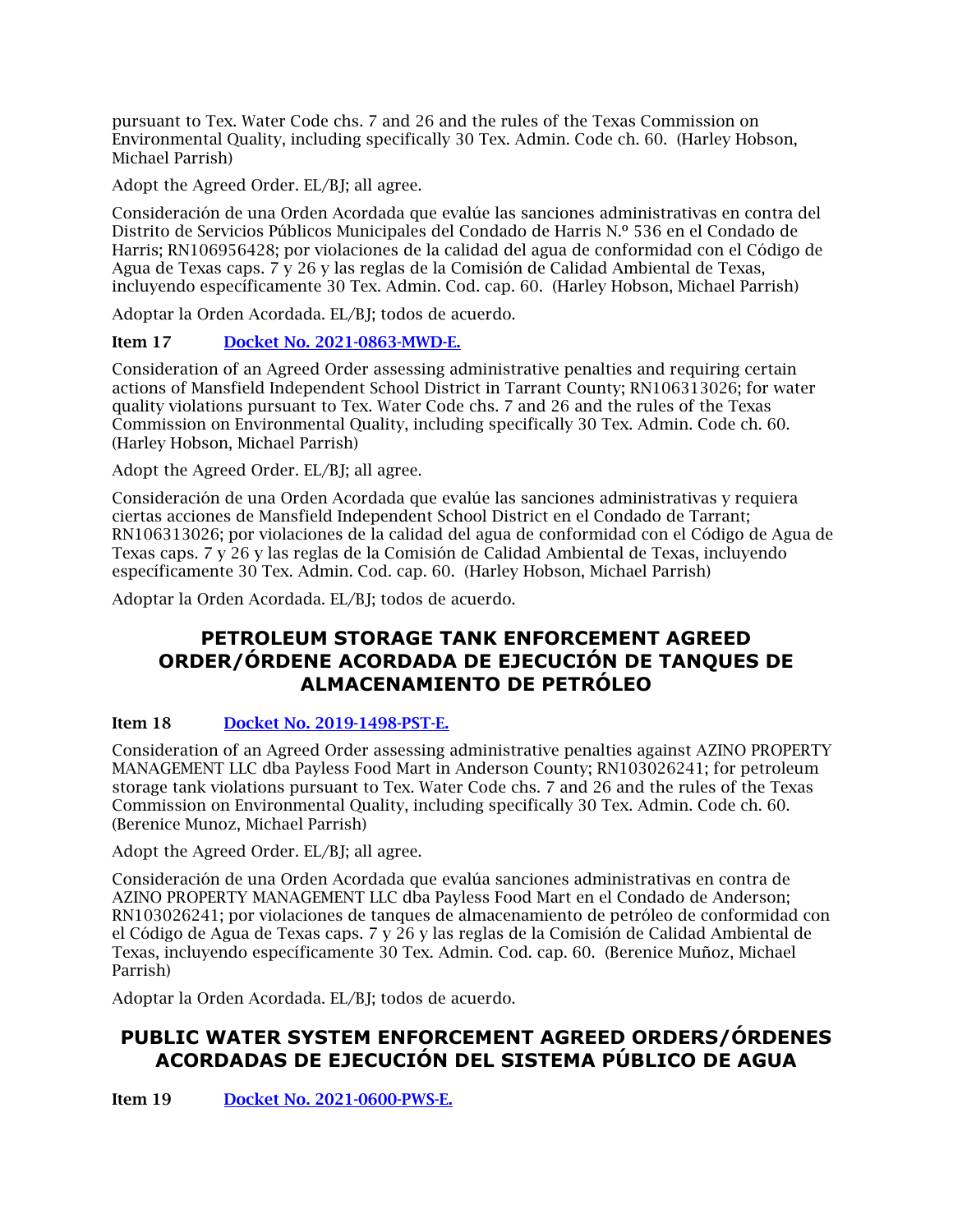Consideration of an Agreed Order assessing administrative penalties and requiring certain actions of the City of Frost in Navarro County; RN101390268; for public drinking water violations pursuant to Tex. Health & Safety Code ch. 341 and the rules of the Texas Commission on Environmental Quality. (Ecko Beggs, Michael Parrish)

Adopt the Agreed Order. EL/BJ; all agree.

Consideración de una Orden Acordada que evalúe las sanciones administrativas y requiera ciertas acciones de la Ciudad de Frost en el Condado de Navarro; RN101390268; por violaciones de agua potable pública de conformidad con el Código de Salud y Seguridad de Texas cap. 341 y las reglas de la Comisión de Calidad Ambiental de Texas. (Ecko Beggs, Michael Parrish)

Adoptar la Orden Acordada. EL/BJ; todos de acuerdo.

## Item 20 [Docket No. 2020-0568-PWS-E.](https://www.tceq.texas.gov/downloads/agency/decisions/agendas/backup/2020/2020-0568-pws-e.pdf)

Consideration of an Agreed Order assessing administrative penalties and requiring certain actions of the City of Marlin in Falls County; RN102886892; for public drinking water violations pursuant to Tex. Health & Safety Code ch. 341 and the rules of the Texas Commission on Environmental Quality. (Miles Wehner, Michael Parrish)

Adopt the Agreed Order. EL/BJ; all agree.

Consideración de una Orden Acordada que evalúe las sanciones administrativas y requiera ciertas acciones de la Ciudad de Marlin en el Condado de Falls; RN102886892; por violaciones de agua potable pública de conformidad con el Código de Salud y Seguridad de Texas cap. 341 y las reglas de la Comisión de Calidad Ambiental de Texas. (Miles Wehner, Michael Parrish)

Adoptar la Orden Acordada. EL/BJ; todos de acuerdo.

## Item 21 [Docket No. 2020-1577-PWS-E.](https://www.tceq.texas.gov/downloads/agency/decisions/agendas/backup/2020/2020-1577-pws-e.pdf)

Consideration of an Agreed Order assessing administrative penalties and requiring certain actions of VITAL LINK, INC. dba Brazos Crossing in Austin County; RN101222503; for public drinking water violations pursuant to Tex. Health & Safety Code ch. 341 and the rules of the Texas Commission on Environmental Quality. (Julianne Matthews, Michael Parrish)

Adopt the Agreed Order. EL/BJ; all agree.

Consideración de una Orden Acordada que evalúe las sanciones administrativas y requiera ciertas acciones de VITAL LINK, INC. dba Brazos Crossing en el Condado de Austin; RN101222503; por violaciones de agua potable pública de conformidad con el Código de Salud y Seguridad de Texas cap. 341 y las reglas de la Comisión de Calidad Ambiental de Texas. (Julianne Matthews, Michael Parrish)

Adoptar la Orden Acordada. EL/BJ; todos de acuerdo.

## **WATER QUALITY ENFORCEMENT AGREED ORDERS/ÓRDENES ACORDADAS DE EJECUCIÓN DE LA CALIDAD DEL AGUA**

## Item 22 [Docket No. 2020-1372-WQ-E.](https://www.tceq.texas.gov/downloads/agency/decisions/agendas/backup/2020/2020-1372-wq-e.pdf)

Consideration of an Agreed Order assessing administrative penalties and requiring certain actions of the City of Hurst in Tarrant County; RN102944410; for water quality violations pursuant to Tex. Water Code chs. 7 and 26 and the rules of the Texas Commission on Environmental Quality, including specifically 30 Tex. Admin. Code ch. 60. (Caleb Olson, Michael Parrish)

Adopt the Agreed Order. EL/BJ; all agree.

Consideración de una Orden Acordada que evalúe las sanciones administrativas y requiera ciertas acciones de la Ciudad de Hurst en el Condado de Tarrant; RN102944410; por violaciones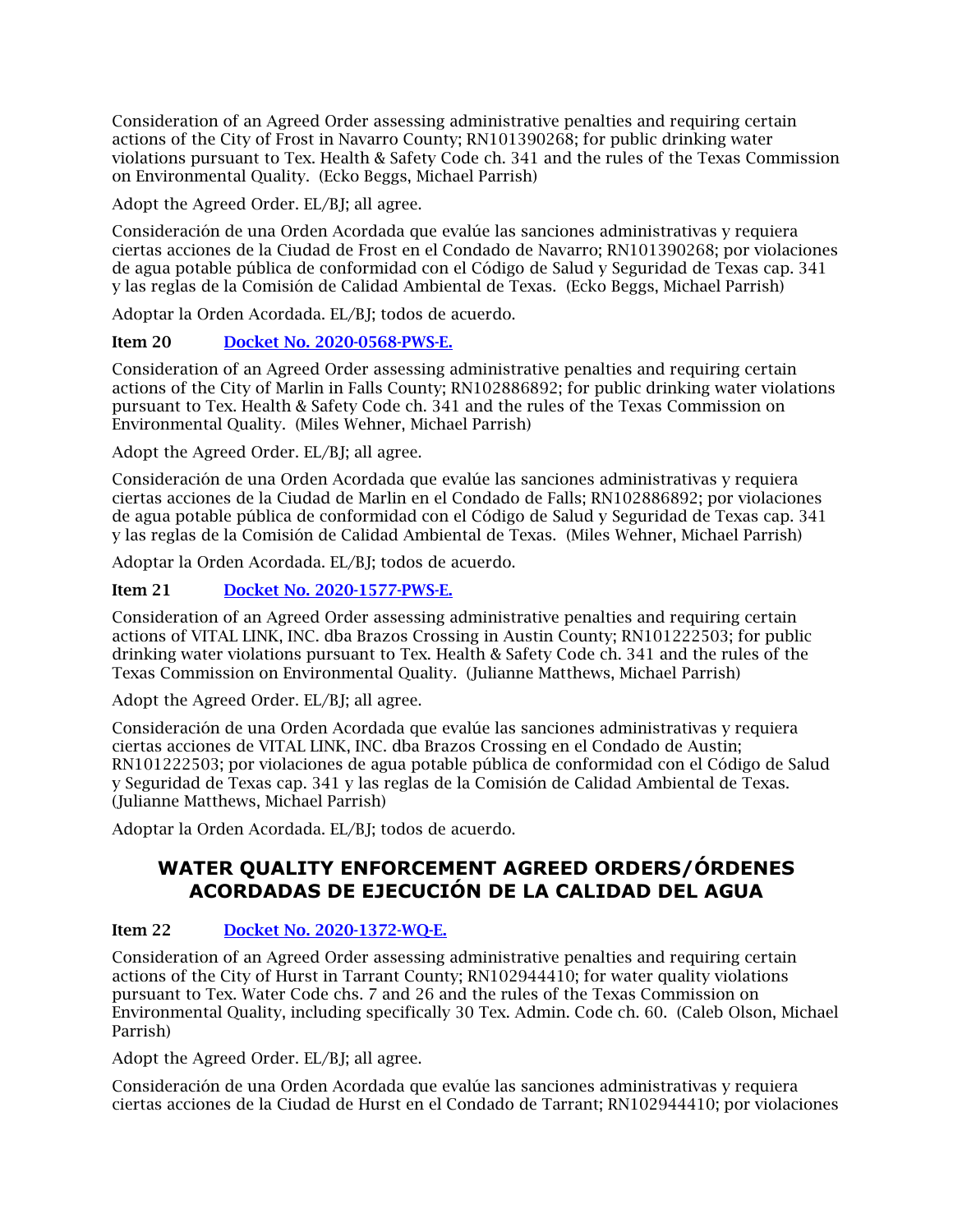de la calidad del agua de conformidad con el Código de Agua de Texas caps. 7 y 26 y las reglas de la Comisión de Calidad Ambiental de Texas, incluyendo específicamente 30 Tex. Admin. Cod. cap. 60. (Caleb Olson, Michael Parrish)

Adoptar la Orden Acordada. EL/BJ; todos de acuerdo.

### Item 23 [Docket No. 2020-1523-WQ-E.](https://www.tceq.texas.gov/downloads/agency/decisions/agendas/backup/2020/2020-1523-wq-e.pdf)

Consideration of an Agreed Order assessing administrative penalties and requiring certain actions of Hurricane Harbor LP in Tarrant County; RN110867132; for water quality violations pursuant to Tex. Water Code chs. 7 and 26 and the rules of the Texas Commission on Environmental Quality, including specifically 30 Tex. Admin. Code ch. 60. (Caleb Olson, Michael Parrish)

Adopt the Agreed Order. EL/BJ; all agree.

Consideración de una Orden Acordada que evalúe las sanciones administrativas y requiera ciertas acciones de Hurricane Harbor LP en el Condado de Tarrant; RN110867132; por violaciones de la calidad del agua de conformidad con el Código de Agua de Texas caps. 7 y 26 y las reglas de la Comisión de Calidad Ambiental de Texas, incluyendo específicamente 30 Tex. Admin. Cod. cap. 60. (Caleb Olson, Michael Parrish)

Adoptar la Orden Acordada. EL/BJ; todos de acuerdo.

## **STATE IMPLEMENTATION PLAN MATTERS/ASUNTOS DEL PLAN ESTATAL DE IMPLEMENTACIÓN**

### Item 24 [Docket No. 2022-0132-SIP.](https://www.tceq.texas.gov/downloads/agency/decisions/agendas/backup/2022/2022-0132-sip.pdf)

Consideration for publication of, and hearing on, the proposed Howard County Attainment Demonstration State Implementation Plan (SIP) Revision for the 2010 One-Hour Sulfur Dioxide (SO2) National Ambient Air Quality Standard (NAAQS). The proposed SIP revision addresses federal Clean Air Act (FCAA) SIP requirements for the Howard County SO2 nonattainment area by including a comprehensive inventory of current SO2 emissions; evaluation and provision for implementing all reasonably available control measures and reasonably available control technology; air quality dispersion modeling to demonstrate attainment; a reasonable further progress demonstration; contingency measures; and certification that nonattainment New Source Review requirements are met. The associated proposed 30 Texas Administrative Code Chapter 112, Subchapter E rulemaking (Rule Project No. 2021-035-112-AI) would provide the enforceable control strategy needed to demonstrate attainment of the 2010 SO2 NAAQS by the April 30, 2026, attainment deadline. (Mary Ann Cook, Terry Salem, John Minter) (SIP Project No. 2021-010-SIP-NR)

Joint Motion for Items 24 – 27.

Approve the publication of, and hearing on, the proposed Attainment Demonstration SIP Revisions for the 2010 SO2 Howard County, Hutchinson County, and Navarro County, nonattainment areas and the proposed new rules in 30 Texas Administrative Code Chapter 112, as recommend by the Executive Director. BJ/EL; all agree.

Consideración para la publicación y audiencia sobre la Revisión propuesta del Plan de implementación estatal (SIP) de demostración de logros del condado de Howard para el Estándar nacional de calidad del aire ambiental (NAAQS) de dióxido de azufre (SO2) de una hora de 2010. La revisión SIP propuesta aborda los requisitos SIP de la Ley Federal de Aire Limpio (FCAA) para el área de incumplimiento de SO2 del condado de Howard al incluir un inventario completo de las emisiones actuales de SO2; evaluación y disposición para implementar todas las medidas de control razonablemente disponibles y la tecnología de control razonablemente disponible; modelado de dispersión de la calidad del aire para demostrar el logro; una demostración de progreso adicional razonable; medidas de contingencia; y certificación de que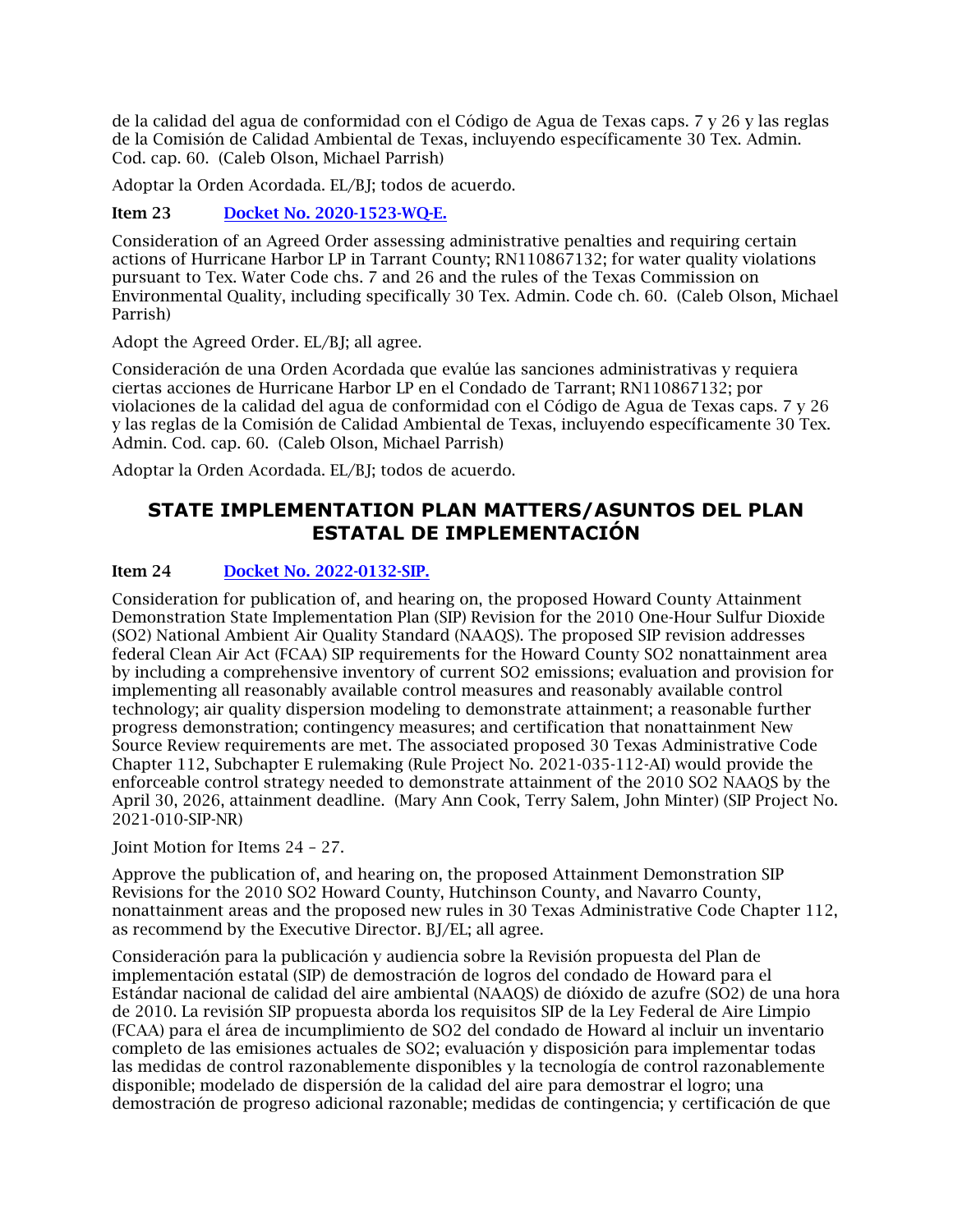se cumplen los requisitos de Revisión de Nuevas Fuentes de incumplimiento. La propuesta asociada del Capítulo 112, Subcapítulo E del Código Administrativo de Texas 30 (Proyecto de Regla No. 2021-035-112-AI) proporcionaría la estrategia de control exigible necesaria para demostrar el cumplimiento de las NAAQS de SO2 de 2010 antes de la fecha límite de cumplimiento del 30 de abril de 2026. (Mary Ann Cook, Terry Salem, John Minter) (Proyecto SIP No. 2021-010-SIP-NR)

Moción conjunta para los artículos 24 a 27.

Aprobar la publicación y la audiencia sobre la propuesta de Demostración de Cumplimiento de Revisiones SIP para 2010 del SO2 del Condado de Howard, el Condado de Hutchinson y el Condado de Navarro, las áreas de incumplimiento y las nuevas reglas propuestas en el Capítulo 112 del Código Administrativo de Texas 30, según lo recomendado por el Director Ejecutivo. BJ/EL; todos de acuerdo.

## Item 25 [Docket No. 2022-0133-SIP.](https://www.tceq.texas.gov/downloads/agency/decisions/agendas/backup/2022/2022-0133-sip.pdf)

Consideration for publication of, and hearing on, the proposed Hutchinson County Attainment Demonstration State Implementation Plan (SIP) Revision for the 2010 One-Hour Sulfur Dioxide (SO2) National Ambient Air Quality Standard (NAAQS). The proposed SIP revision addresses federal Clean Air Act (FCAA) SIP requirements for the Hutchinson County SO2 nonattainment area by including a comprehensive inventory of current SO2 emissions; evaluation and provision for implementing all reasonably available control measures and reasonably available control technology; air quality dispersion modeling to demonstrate attainment; a reasonable further progress demonstration; contingency measures; and certification that nonattainment New Source Review requirements are met. The associated proposed 30 Texas Administrative Code Chapter 112 Subchapter F rulemaking (Rule Project No. 2021-035-112-AI) would provide the enforceable control strategy needed to demonstrate attainment of the 2010 SO2 NAAQS by the April 30, 2026 attainment date. (Mary Ann Cook, Terry Salem, John Minter) (SIP Project No. 2021-011-SIP-NR)

Joint Motion for Items 24 – 27.

Approve the publication of, and hearing on, the proposed Attainment Demonstration SIP Revisions for the 2010 SO2 Howard County, Hutchinson County, and Navarro County, nonattainment areas and the proposed new rules in 30 Texas Administrative Code Chapter 112, as recommend by the Executive Director. BJ/EL; all agree.

Consideración para la publicación y audiencia sobre la Revisión propuesta del Plan de implementación estatal (SIP) de demostración de logros del condado de Hutchinson para el Estándar nacional de calidad del aire ambiental (NAAQS) de dióxido de azufre (SO2) de una hora de 2010. La revisión SIP propuesta aborda los requisitos SIP de la Ley Federal de Aire Limpio (FCAA) para el área de incumplimiento de SO2 del condado de Hutchinson al incluir un inventario completo de las emisiones actuales de SO2; evaluación y disposición para implementar todas las medidas de control razonablemente disponibles y la tecnología de control razonablemente disponible; modelado de dispersión de la calidad del aire para demostrar el logro; una demostración de progreso adicional razonable; medidas de contingencia; y certificación de que se cumplen los requisitos de Revisión de Nuevas Fuentes de incumplimiento. La reglamentación propuesta asociada del Capítulo 112 del Subcapítulo F del Código Administrativo de Texas 30 (Proyecto de Regla No. 2021-035-112-AI) proporcionaría la estrategia de control exigible necesaria para demostrar el logro de las NAAQS de SO2 de 2010 para la fecha de cumplimiento del 30 de abril de 2026. (Mary Ann Cook, Terry Salem, John Minter) (Proyecto SIP No. 2021-011-SIP-NR)

Moción conjunta para los artículos 24 a 27.

Aprobar la publicación y la audiencia sobre la propuesta de Demostración de Cumplimiento de Revisiones SIP para 2010 del SO2 del Condado de Howard, el Condado de Hutchinson y el Condado de Navarro, las áreas de incumplimiento y las nuevas reglas propuestas en el Capítulo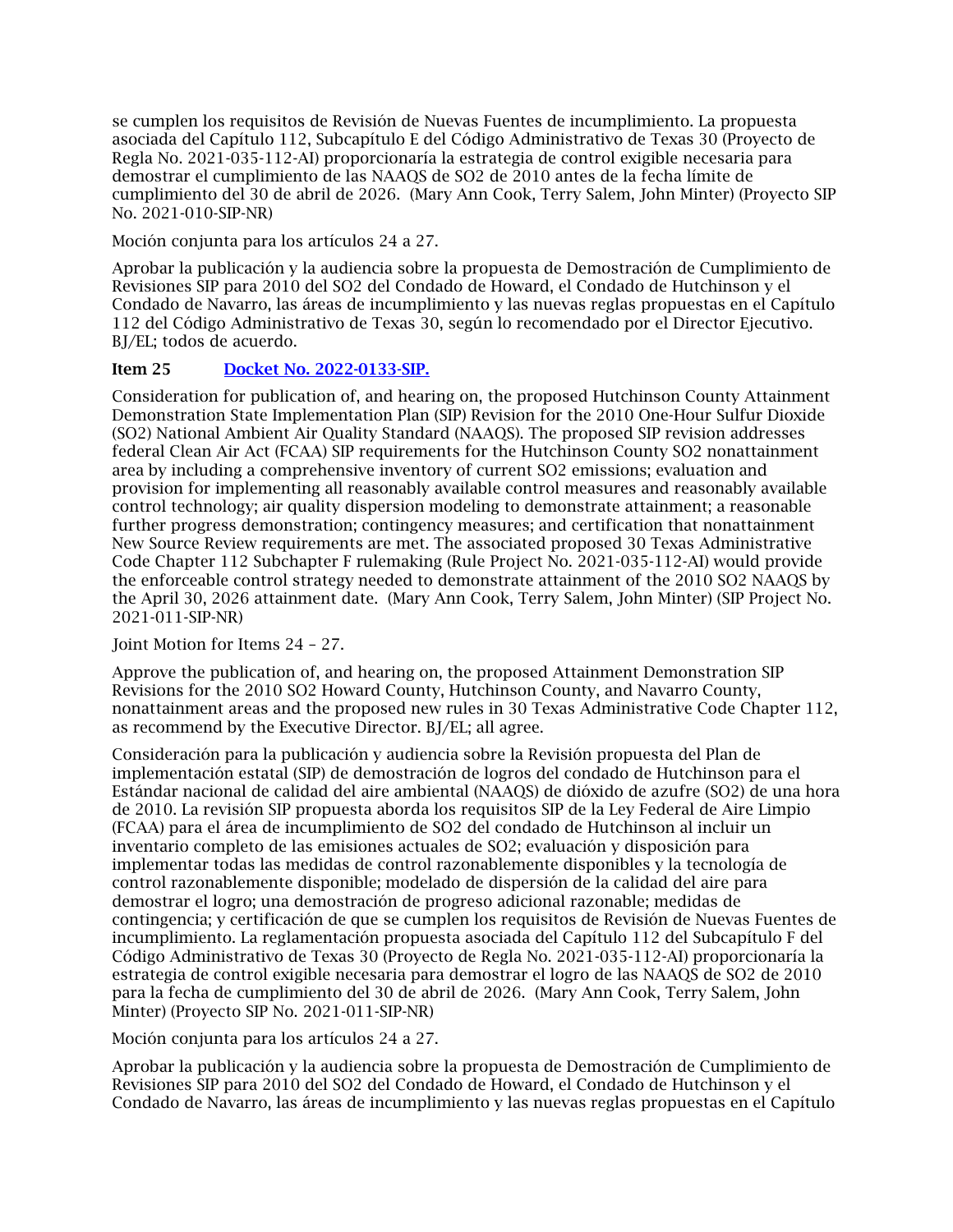112 del Código Administrativo de Texas 30, según lo recomendado por el Director Ejecutivo. BJ/EL; todos de acuerdo.

## Item 26 [Docket No. 2022-0134-SIP.](https://www.tceq.texas.gov/downloads/agency/decisions/agendas/backup/2022/2022-0134-sip.pdf)

Consideration for publication of, and hearing on, the proposed Navarro County Attainment Demonstration State Implementation Plan (SIP) Revision for the 2010 One-Hour Sulfur Dioxide (SO2) National Ambient Air Quality Standard (NAAQS). The proposed SIP revision addresses federal Clean Air Act (FCAA) requirements for the Navarro County SO2 nonattainment area by including a comprehensive inventory of current SO2 emissions; evaluation and provision for implementing all reasonably available control measures and reasonably available control technology; air quality dispersion modeling to demonstrate attainment; a reasonable further progress demonstration; contingency measures; and certification that nonattainment New Source Review requirements are met. The associated proposed 30 Texas Administrative Code Chapter 112 Subchapter G rulemaking (Rule Project 2021-035-112-AI) would provide the enforceable control strategy needed to demonstrate attainment of the 2010 SO2 NAAQS by the April 30, 2026 attainment deadline. (Mary Ann Cook, Terry Salem, John Minter) (SIP Project No. 2021-012-SIP-NR)

Joint Motion for Items 24 – 27.

Approve the publication of, and hearing on, the proposed Attainment Demonstration SIP Revisions for the 2010 SO2 Howard County, Hutchinson County, and Navarro County, nonattainment areas and the proposed new rules in 30 Texas Administrative Code Chapter 112, as recommend by the Executive Director. BJ/EL; all agree.

Consideración para la publicación y audiencia sobre la revisión propuesta del Plan de Implementación Estatal (SIP) de Demostración de Logro del Condado de Navarro para el Estándar Nacional de Calidad del Aire Ambiental (NAAQS) de Dióxido de Azufre (SO2) de una hora de 2010. La revisión propuesta del SIP aborda los requisitos federales de la Ley de Aire Limpio (FCAA) para el área de incumplimiento de SO2 del condado de Navarro al incluir un inventario completo de las emisiones actuales de SO2; evaluación y disposición para implementar todas las medidas de control razonablemente disponibles y la tecnología de control razonablemente disponible; modelado de dispersión de la calidad del aire para demostrar el logro; una demostración de progreso adicional razonable; medidas de contingencia; y certificación de que se cumplen los requisitos de Revisión de Nuevas Fuentes de incumplimiento. La elaboración de normas del Subcapítulo G del Capítulo 112 del Código Administrativo de Texas 30 (Proyecto de Normas 2021-035-112-AI) propuesta proporcionaría la estrategia de control exigible necesaria para demostrar el cumplimiento de las NAAQS de SO2 de 2010 antes de la fecha límite de cumplimiento del 30 de abril de 2026. (Mary Ann Cook, Terry Salem, John Minter) (Proyecto SIP No. 2021-012-SIP-NR)

Moción conjunta para los artículos 24 a 27.

Aprobar la publicación y la audiencia sobre la propuesta de Demostración de Cumplimiento de Revisiones SIP para 2010 del SO2 del Condado de Howard, el Condado de Hutchinson y el Condado de Navarro, las áreas de incumplimiento y las nuevas reglas propuestas en el Capítulo 112 del Código Administrativo de Texas 30, según lo recomendado por el Director Ejecutivo. BJ/EL; todos de acuerdo.

## **RULE MATTER/ASUNTO REGLAMENTARIO**

## Item 27 [Docket No. 2021-1435-RUL.](https://www.tceq.texas.gov/downloads/agency/decisions/agendas/backup/2021/2021-1435-rul.pdf)

Consideration for publication of, and hearing on, proposed new Sections 112.100 - 112.108, 112.110 – 112.118, 112.200 – 112.203, 112.206 – 112.208, 112.210 – 112.213, 112.216 – 112.218, 112.220 – 112.228, 112.230 – 112.238, 112.240 – 112.248, and 112.300 – 112.308 of 30 TAC Chapter 112, Control of Air Pollution from Sulfur Compounds, and corresponding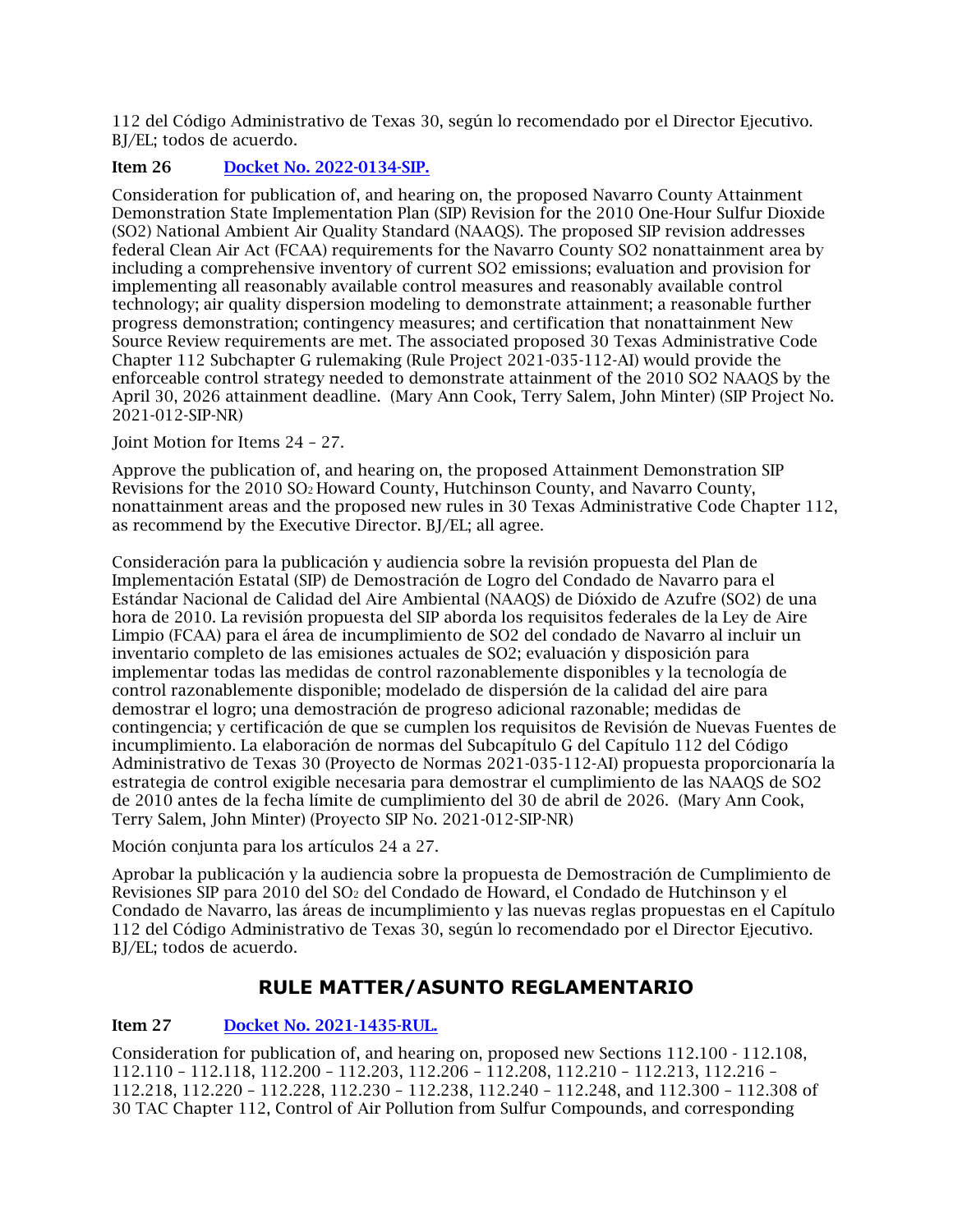revisions to the State Implementation Plan (SIP). The proposed rulemaking would provide federally enforceable emission limits and stack parameters for specific sources at sites in the Howard County, Hutchinson County, and Navarro County Sulfur Dioxide Nonattainment Areas that are necessary to demonstrate attainment of the 2010 Sulfur Dioxide National Ambient Air Quality Standard in each nonattainment area. (Joseph Thomas, Terry Salem, John Minter) (Rule Project No. 2021-035-112-AI)

Joint Motion for Items 24 – 27.

Approve the publication of, and hearing on, the proposed Attainment Demonstration SIP Revisions for the 2010 SO2 Howard County, Hutchinson County, and Navarro County, nonattainment areas and the proposed new rules in 30 Texas Administrative Code Chapter 112, as recommend by the Executive Director. BJ/EL; all agree.

Consideración para la publicación y audiencia, y en las nuevas secciones propuestas 112.100 - 112.108, 112.110 - 112.118, 112.200 - 112.203, 112.206 - 112.208, 112.210 - 112.213, 112.216 - 112.218, 112.220 - 112.228, 112.230 - 112.238, 112.240 - 112.22.240 - 112.248 y 112.300 – 112.308 del 30 TAC Capítulo 112, Control de la Contaminación del Aire por Compuestos de Azufre, y revisiones correspondientes al Plan Estatal de Implementación (SIP). La reglamentación propuesta proporcionaría límites de emisión exigibles a nivel federal y parámetros de chimenea para fuentes específicas en sitios en las áreas de incumplimiento de dióxido de azufre del condado de Howard, el condado de Hutchinson y el condado de Navarro que son necesarios para demostrar el cumplimiento del Estándar Nacional de Calidad del Aire Ambiental de Dióxido de Azufre de 2010 en cada área de incumplimiento. (Joseph Thomas, Terry Salem, John Minter) (Proyecto de Regla No. 2021-035-112-AI)

Moción conjunta para los artículos 24 a 27.

Aprobar la publicación y la audiencia sobre la propuesta de Demostración de Cumplimiento de Revisiones SIP para 2010 del SO2 del Condado de Howard, el Condado de Hutchinson y el Condado de Navarro, las áreas de incumplimiento y las nuevas reglas propuestas en el Capítulo 112 del Código Administrativo de Texas 30, según lo recomendado por el Director Ejecutivo. BJ/EL; todos de acuerdo.

## **PUBLIC COMMENT SESSION/SESIÓN DE COMENTARIOS PÚBLICOS**

## Item 28 Docket No. 2022-0005-PUB.

The Commission will receive comments from the public on any matters within the jurisdiction of the Texas Commission on Environmental Quality in accordance with Texas Water Code Section 5.112, except for pending permitting matters or other contested cases, which are subject to the ex parte prohibition found in Texas Government Code Section 2001.061. In the interest of time, speakers will be limited to three minutes each, with the total time for public comment limited to one hour. Please note that the Commission's discussion of subjects for which public notice has not been given are limited to statements of specific factual responses and recitation of existing policy.

No action taken.

La Comisión recibirá comentarios del público sobre cualquier asunto dentro de la jurisdicción de la Comisión de Calidad Ambiental de Texas de acuerdo con la Sección 5.112 del Código de Aguas de Texas, excepto para asuntos de permisos pendientes u otros casos impugnados, que están sujetos a la prohibición ex parte que se encuentra en la Sección 2001.061 del Código de Gobierno de Texas. En aras del tiempo, los oradores estarán limitados a tres minutos cada uno, y el tiempo total para comentarios públicos se limitará a una hora. Tenga en cuenta que el debate de la Comisión sobre temas para los que no se ha dado aviso público se limita a declaraciones de respuestas fácticas específicas y a la recitación de la póliza existente.

Ninguna acción tomada.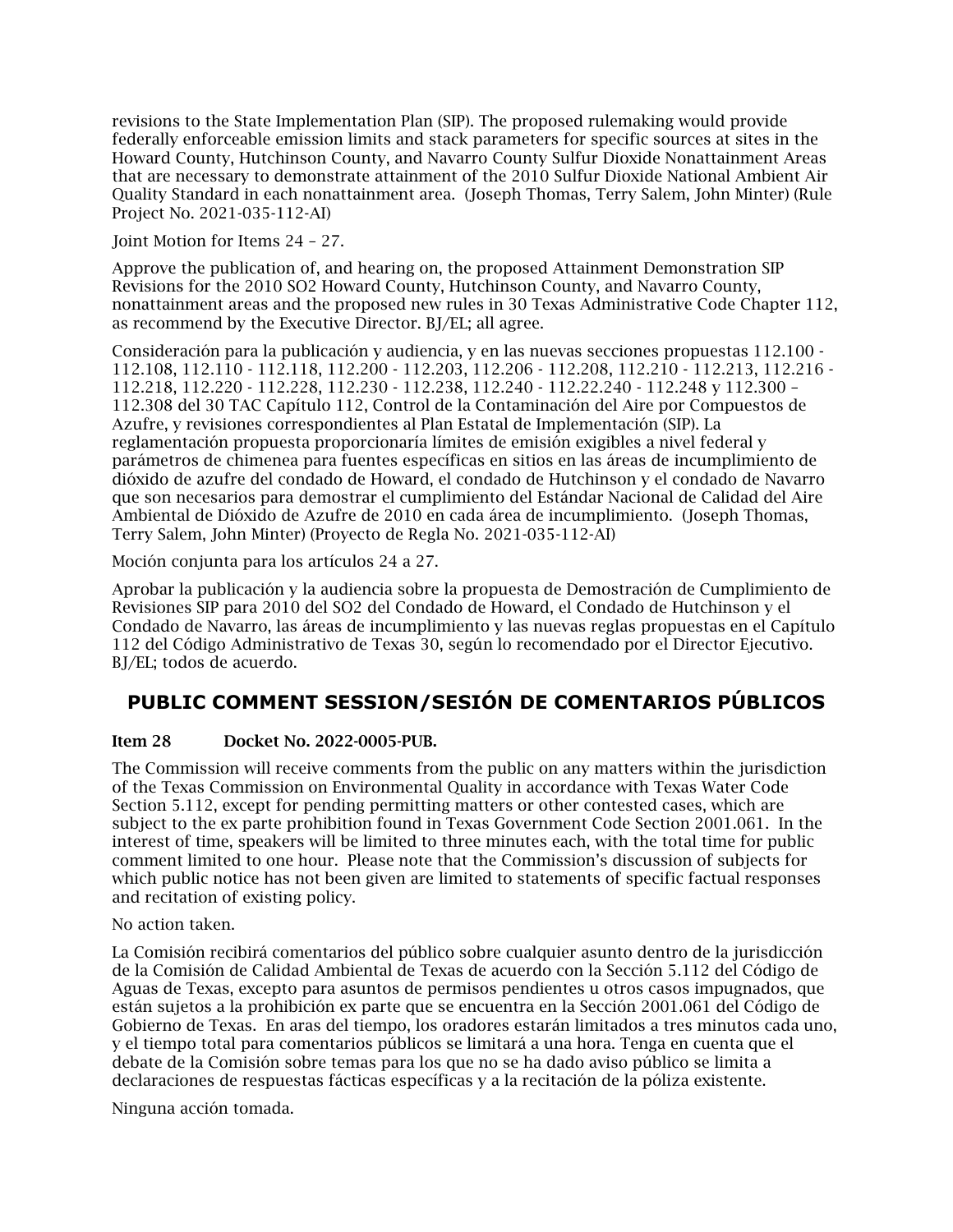## **EXECUTIVE MEETING/REUNIÓN EJECUTIVA**

### Item 29 Docket No. 2022-0001-EXE.

The Commission will conduct a closed meeting to receive legal advice from its attorney(s) and will discuss pending or contemplated litigation, and/or settlement offers, as permitted by Section 551.071 of the Texas Open Meetings Act, Chapter 551 of the Texas Government Code. The Commission may also meet in open meeting to take action on this matter as required by Section 551.102 of the Texas Open Meetings Act, Chapter 551 of the Texas Government Code.

The Commission did not meet in Executive Session.

La Comisión llevará a cabo una reunión privada para recibir asesoramiento legal de su(s) abogado(s) y discutirá litigios pendientes o contemplados, y/u ofertas de acuerdo, según lo permitido por la Sección 551.071 de la Ley de Reuniones Abiertas de Texas, Capítulo 551 del Código de Gobierno de Texas. La Comisión también puede reunirse en reunión abierta para tomar medidas sobre este asunto según lo requerido por la Sección 551.102 de la Ley de Reuniones Abiertas de Texas, Capítulo 551 del Código de Gobierno de Texas.

La Comisión no se reunió en Sesión Ejecutiva.

#### Item 30 Docket No. 2022-0002-EXE.

The Commission will conduct a closed meeting to deliberate the appointment, employment, evaluation, reassignment, duties, discipline, or dismissal of the Commission's Executive Director, General Counsel, Chief Clerk, Public Interest Counsel, or Chief Auditor as permitted by Section 551.074 of the Texas Open Meetings Act, Chapter 551 of the Texas Government Code. The Commission may also meet in open meeting to take action on this matter as required by Section 551.102 of the Texas Open Meetings Act, Chapter 551 of the Texas Government Code.

The Commission did not meet in Executive Session.

La Comisión llevará a cabo una reunión privada para deliberar sobre el nombramiento, empleo, evaluación, reasignación, deberes, disciplina o despido del Director Ejecutivo, Asesor General, Secretario Oficial, Asesor de Interés Público o Auditor Oficial de la Comisión, según lo permitido por la Sección 551.074 de la Ley de Reuniones Abiertas de Texas, Capítulo 551 del Código de Gobierno de Texas. La Comisión también puede reunirse en reunión abierta para tomar medidas sobre este asunto según lo requerido por la Sección 551.102 de la Ley de Reuniones Abiertas de Texas, Capítulo 551 del Código de Gobierno de Texas.

La Comisión no se reunió en Sesión Ejecutiva.

#### Item 31 Docket No. 2022-0003-EXE.

The Commission will conduct a closed meeting to discuss the employment, evaluation, reassignment, duties, discipline or dismissal of a specific Commission employee(s) as permitted by Section 551.074 of the Texas Open Meetings Act, Chapter 551 of the Texas Government Code. The Commission may also meet in open meeting to take action on this matter as required by Section 551.102 of the Texas Open Meetings Act, Chapter 551 of the Texas Government Code.

The Commission did not meet in Executive Session.

La Comisión llevará a cabo una reunión privada para discutir el empleo, la evaluación, la reasignación, los deberes, la disciplina o el despido de un empleado específico de la Comisión según lo permitido por la Sección 551.074 de la Ley de Reuniones Abiertas de Texas, Capítulo 551 del Código de Gobierno de Texas. La Comisión también puede reunirse en reunión abierta para tomar medidas sobre este asunto según lo requerido por la Sección 551.102 de la Ley de Reuniones Abiertas de Texas, Capítulo 551 del Código de Gobierno de Texas.

La Comisión no se reunió en Sesión Ejecutiva.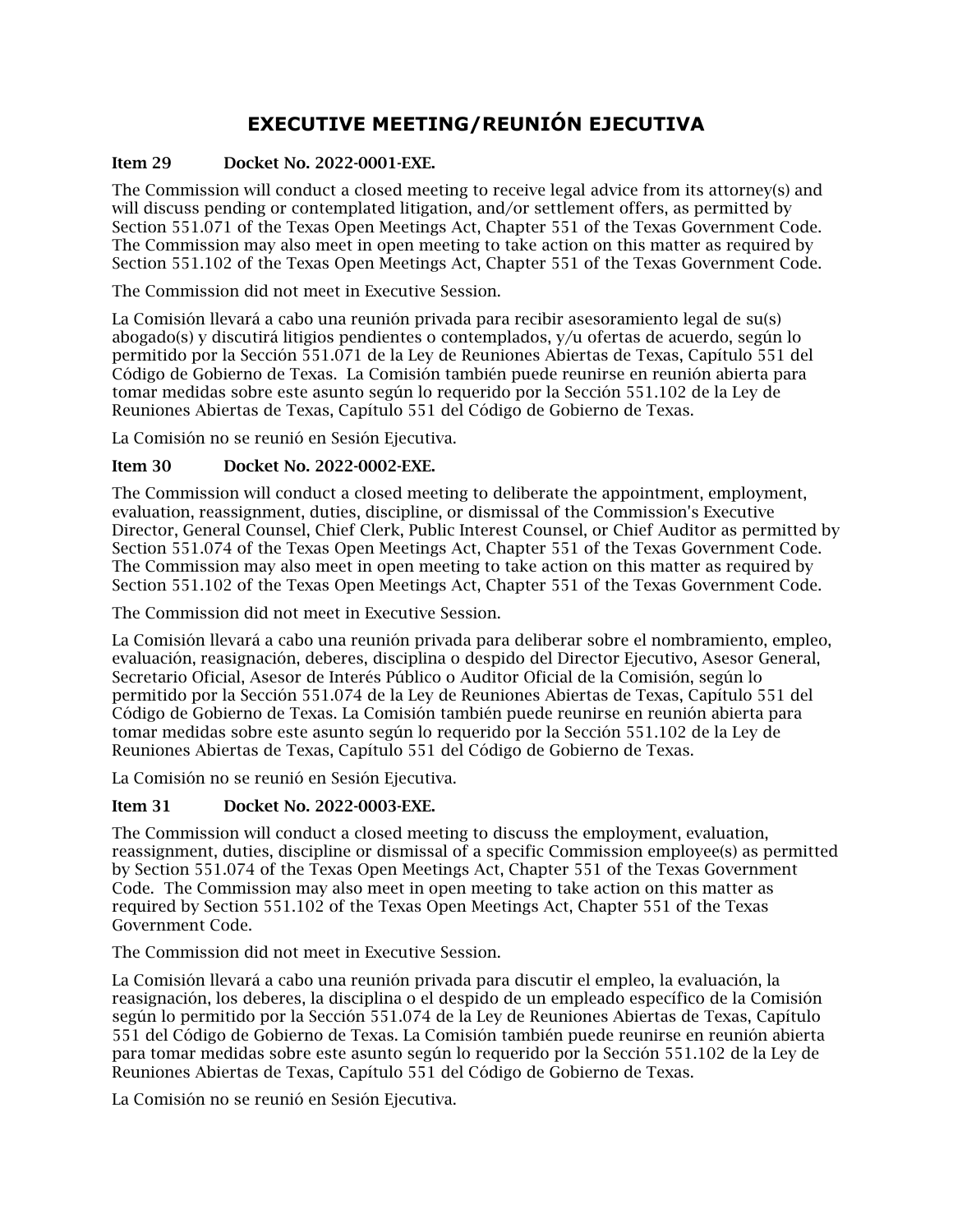#### Item 32 Docket No. 2022-0004-EXE.

The Commission will conduct a closed meeting to discuss their duties, roles, and responsibilities as Commissioners of the TCEQ pursuant to Section 551.074 of the Texas Open Meetings Act, Chapter 551 of the Texas Government Code. The Commission may also meet in open meeting to take action on this matter as required by Section 551.102 of the Texas Open Meetings Act, Chapter 551 of the Texas Government Code.

The Commission did not meet in Executive Session.

La Comisión llevará a cabo una reunión privada para discutir sus deberes, roles y responsabilidades como Comisionados de la TCEQ de conformidad con la Sección 551.074 de la Ley de Reuniones Abiertas de Texas, Capítulo 551 del Código de Gobierno de Texas. La Comisión también puede reunirse en reunión abierta para tomar medidas sobre este asunto según lo requerido por la Sección 551.102 de la Ley de Reuniones Abiertas de Texas, Capítulo 551 del Código de Gobierno de Texas.

<span id="page-15-0"></span>La Comisión no se reunió en Sesión Ejecutiva.

# **GENERAL INFORMATION/LA INFORMACIÓN GENERAL**

#### **How to watch or listen to the meeting**

Members of the public may listen to the meeting telephonically by calling, toll-free, (562) 247- 8422 and entering Access Code 448-867-968. The public may also view live TCEQ meetings on the TCEQ YouTube Channel at no cost at:

[https://www.tceq.texas.gov/agency/decisions/agendas/webcasts.html.](https://www.tceq.texas.gov/agency/decisions/agendas/webcasts.html)

#### **Cómo ver o escuchar la reunion**

Los miembros del público pueden escuchar la reunión por teléfono llamando sin cargo al (562) 247-8422 e ingresando el código de acceso 448-867-968. El público también puede ver las reuniones de la TCEQ en vivo en el canal de YouTube de la TCEQ sin costo en: [https://www.tceq.texas.gov/agency/decisions/agendas/webcasts.html.](https://www.tceq.texas.gov/agency/decisions/agendas/webcasts.html)

#### **How to register and to address the Commission at the meeting**

Members of the public who would like to address the Commission on an item for which the Commission is accepting comment, must register as indicated below and access the meeting via webcast by navigating to:<https://www.gotomeeting.com/webinar/join-webinar> and entering Webinar ID 237-057-779. Those without internet access may call (512) 239-3313 before the meeting begins for assistance in accessing the meeting telephonically.

To register, you may provide information via the Public Participation Form at: [https://forms.office.com/r/jEKC0yB6W9.](https://forms.office.com/r/jEKC0yB6W9) If you have challenges with the Public Participation Form, you may call (512) 239-3313 or email agenda@tceq.texas.gov and provide the following information: 1. Agenda item number; 2. Name; 3. Affiliation; 4. Address; 5. Phone number; 6. Whom you represent (self or company/client); and 7. Whether you wish to address the Commission, are available for questions from the Commission, or would like to be noted as present for the record.

Registration for Agenda will conclude at 9:30 a.m. Late registration could result in your missing the opportunity to comment on your item. Please note that the Commissioners may discuss or consider posted items in an order other than the order posted.

#### **Cómo registrarse y dirigirse a la Comisión en la reunion**

Los miembros del público que deseen dirigirse a la Comisión sobre un tema sobre el cual la Comisión está aceptando comentarios, deben registrarse como se indica a continuación y acceder a la reunión a través de un webcast navegando a:

<https://www.gotomeeting.com/webinar/join-webinar> e ingresando el ID del seminario web 237-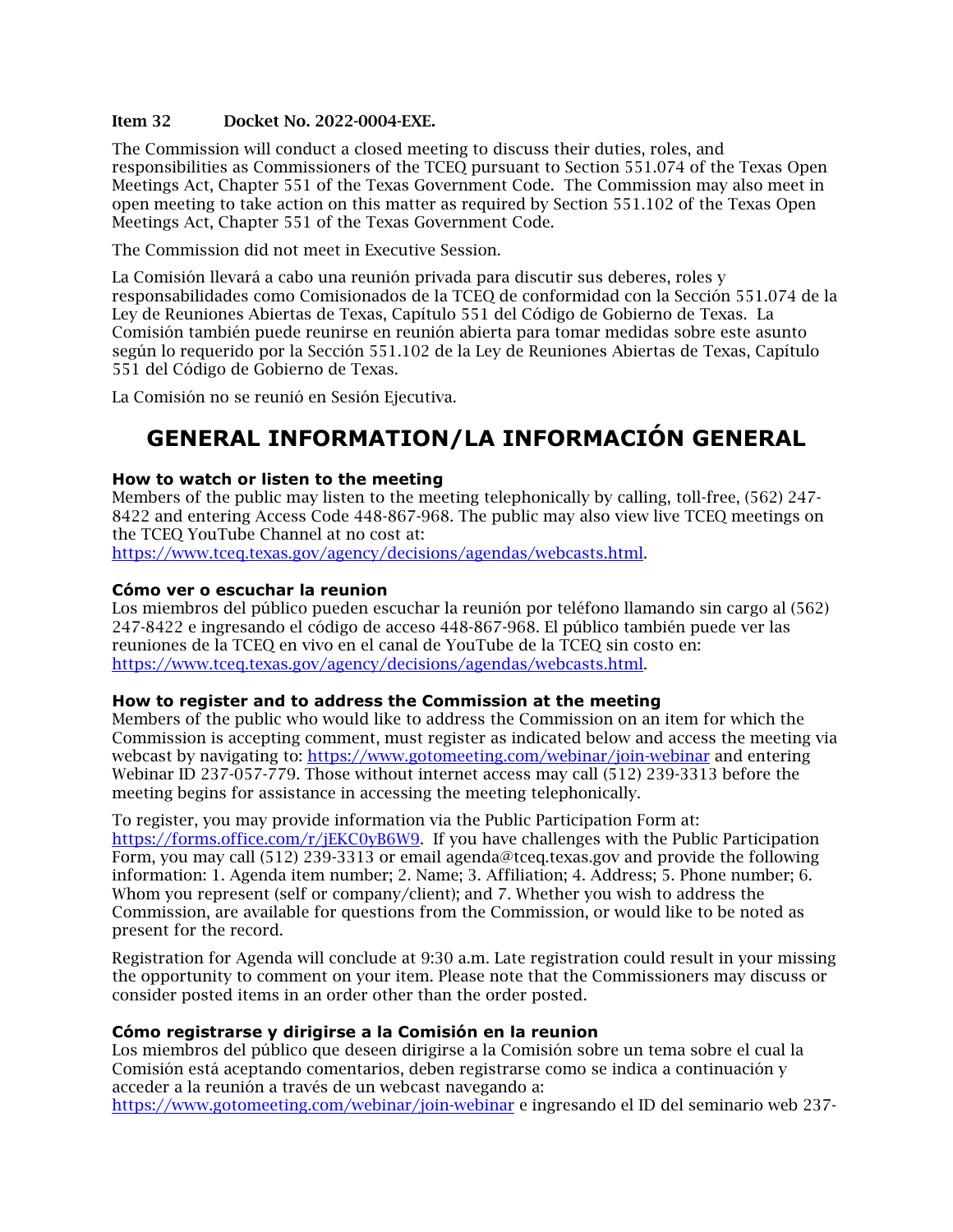057-779. Aquellos sin acceso a Internet pueden llamar al (512) 239-3313 antes de que comience la reunión para recibir ayuda para acceder a la reunión por teléfono.

Para registrarse, puede proporcionar información a través del Formulario de participación pública en: [https://forms.office.com/r/jEKC0yB6W9.](https://forms.office.com/r/jEKC0yB6W9) Si tiene problemas con el Formulario de participación pública, puede llamar al (512) 239-3313 o enviar un correo electrónico a agenda@tceq.texas.gov y proporcionar la siguiente información: 1. Número de artículo de la agenda; 2. Nombre; 3. Afiliación; 4. Dirección; 5. Número de teléfono; 6. a quién representa (usted mismo o empresa / cliente); y 7. si desea dirigirse a la Comisión, si está disponible para las preguntas de la Comisión o si desea que se le anote como presente para que conste en acta.

El registro para la Agenda concluirá a las 9:30 a.m. El registro tardío podría resultar en que pierda la oportunidad de comentar sobre su artículo. Tenga en cuenta que los Comisionados pueden discutir o considerar los artículos publicados en un orden diferente al pedido publicado.

#### **How to ask for accommodations**

Persons with disabilities who may plan to attend the TCEQ Agenda and who may need auxiliary aids or services such as interpreters for persons who are deaf or hearing impaired, readers, large print, or braille are requested to contact the Office of the Chief Clerk at (512) 239-3300 at least five (5) work days prior to the Agenda, so that appropriate arrangements can be made.

#### **Cómo solicitar adaptaciones**

Se solicita a las personas con discapacidades que planeen asistir a la Agenda de la TCEQ y que puedan necesitar ayudas o servicios auxiliares, como intérpretes para personas sordas o con problemas de audición, lectores, letra grande o braille, que se comuniquen con la Oficina del Secretario en Jefe al (512) 239-3300 al menos cinco (5) días hábiles antes de la agenda, para que se puedan hacer los arreglos apropiados.

#### **How to ask for an interpreter**

Persons who desire the assistance of an interpreter in conjunction with their oral presentation at this TCEQ Agenda are requested to contact the Office of Chief Clerk at (512) 239-3300 at least five (5) work days prior to the Agenda so that appropriate arrangements may be made.

#### **Cómo pedir un intérprete**

Se solicita a las personas que deseen la asistencia de un intérprete junto con su presentación oral en esta Agenda de la TCEQ que se comuniquen con la Oficina del Secretario en Jefe al (512) 239-3300 al menos cinco (5) días hábiles antes de la Agenda para que los arreglos apropiados puede hacerse.

#### **How to read the Agenda document**

The Agenda document above includes hyperlinks (docket numbers highlighted in blue) that enable the user to view agenda backup documents [documents pertaining to a particular matter that have been filed with the Office of the Chief Clerk (OCC)]. Updates to backup documents will be noted under the hyperlinks. Updates to backup documents are attached to the originals and can only be seen by clicking on the paperclip icon on the left-hand navigation pane. To access this pane, you must either download the document and open it in Acrobat Reader (or other PDF-reading software) or view the document in Internet Explorer (IE). In IE you can access the pane by right-clicking on the document and selecting Show navigation pane buttons.

#### **Cómo leer el documento de la Agenda**

El documento de la Agenda anterior incluye hipervínculos (números de expediente resaltados en azul) que permiten al usuario ver los documentos de respaldo de la agenda [documentos relacionados con un asunto en particular que se han presentado en la Oficina del Secretario Oficial (OCC, por sus siglas en inglés)]. Las actualizaciones de los documentos de respaldo se